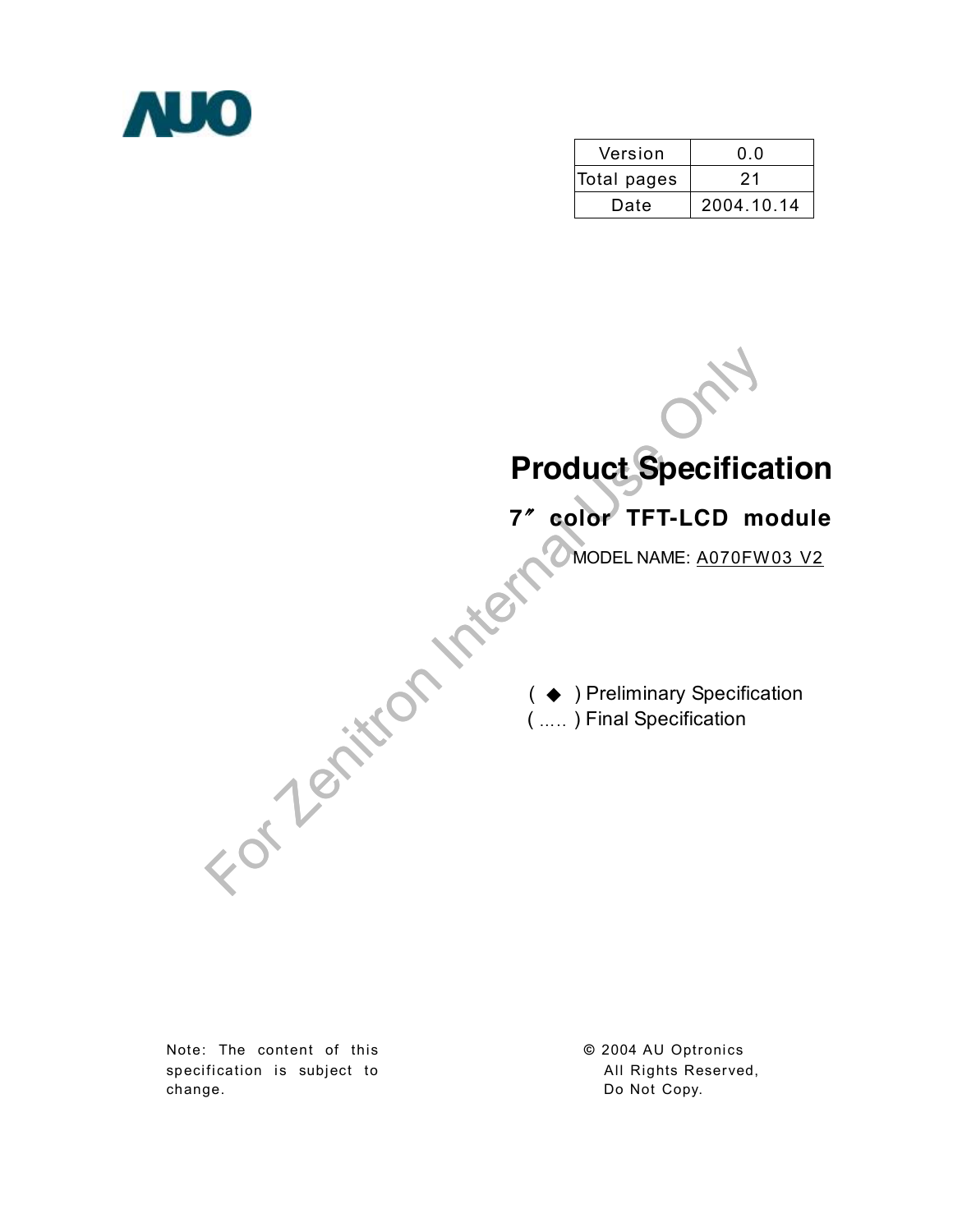

# Record of Revision

| Version | Revise Date Page | Content      |
|---------|------------------|--------------|
| $0.0\,$ | 14/Oct./2004     | First draft. |
|         |                  |              |
|         |                  |              |
|         |                  |              |
|         |                  |              |
|         |                  |              |
|         |                  |              |
|         |                  |              |
|         |                  |              |
|         |                  |              |
|         |                  |              |
|         |                  |              |
|         |                  |              |
|         |                  |              |
|         |                  |              |
|         |                  |              |
|         |                  |              |
|         |                  |              |
|         |                  |              |
|         |                  |              |
|         |                  |              |
|         |                  |              |
|         |                  |              |
|         |                  |              |
|         |                  |              |
|         |                  |              |
|         |                  |              |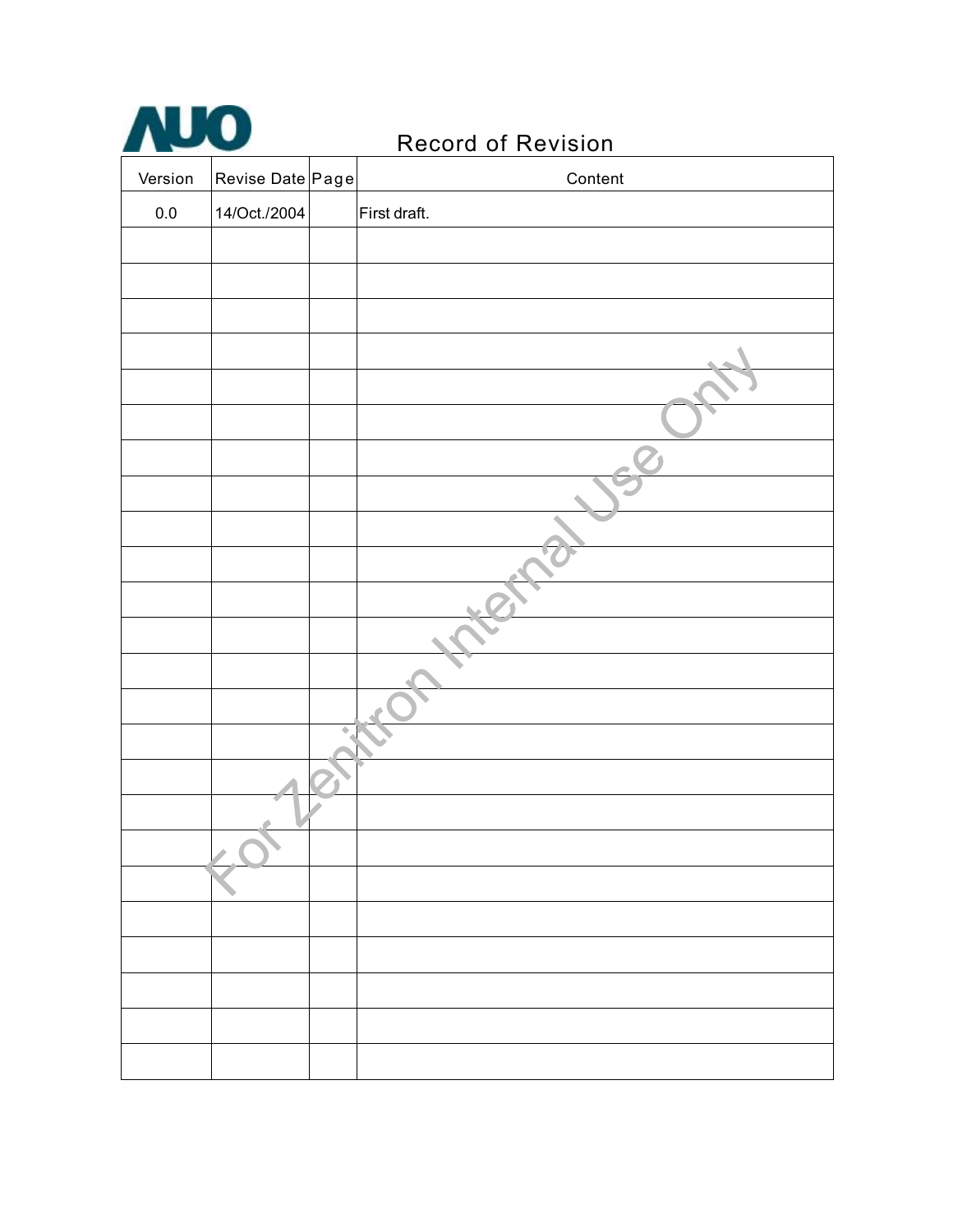

| Version | 0.0   |
|---------|-------|
| Page    | 1 /21 |

|                         |    | P <sub>5</sub> |
|-------------------------|----|----------------|
|                         | .  | <b>P6</b>      |
|                         | P7 |                |
|                         |    |                |
| b. Current consumption. |    |                |
|                         |    |                |
| 4. AC Timing.           |    |                |
| a. Timing conditions.   |    |                |
| b. Timing diagram       |    |                |
|                         |    |                |
|                         |    | <b>P10</b>     |
|                         |    | <b>P12</b>     |
|                         |    | <b>P13</b>     |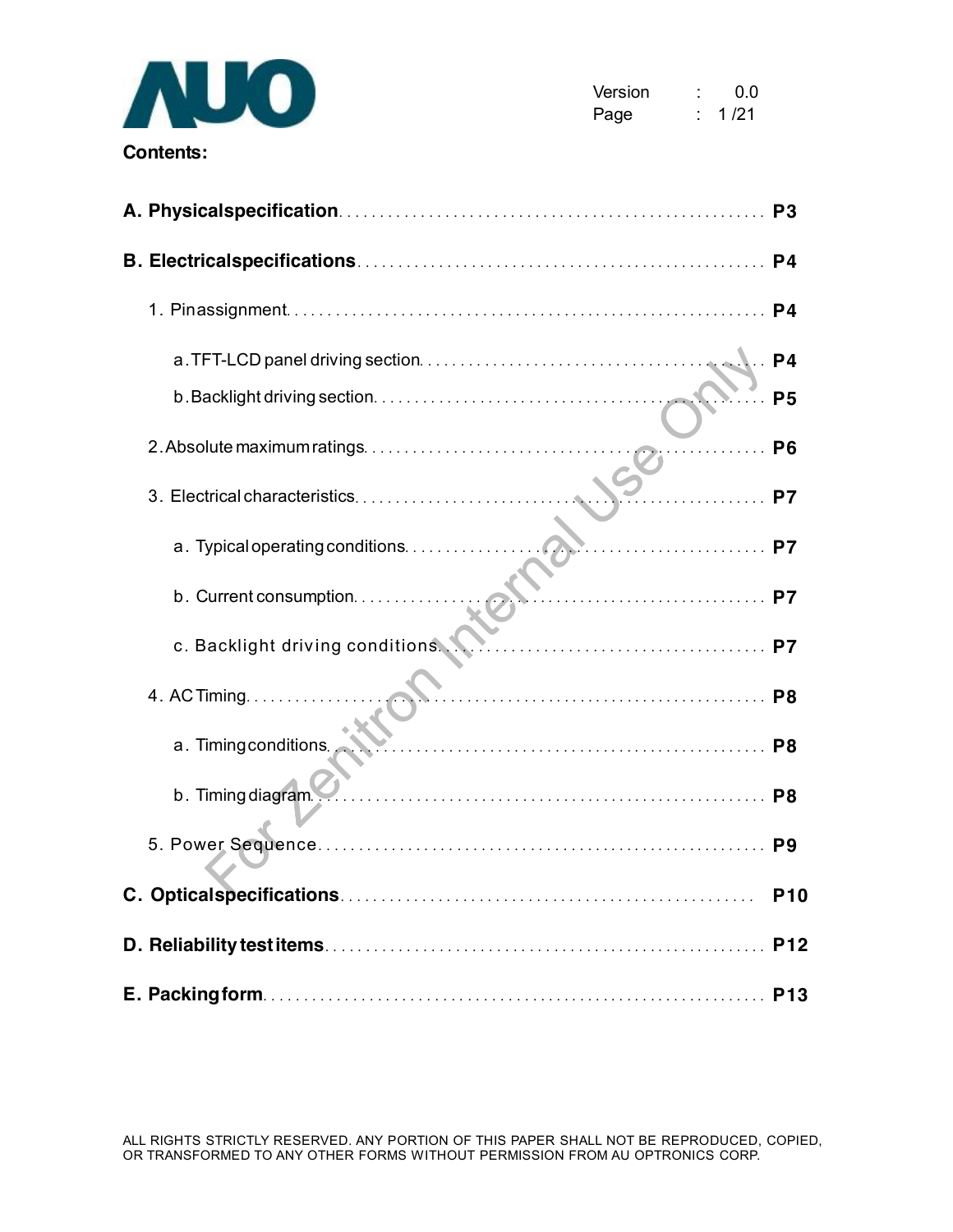

| Version | 0.0    |
|---------|--------|
| Page    | 2 / 21 |

## **Appendix:**

| J-Tenitt |  |
|----------|--|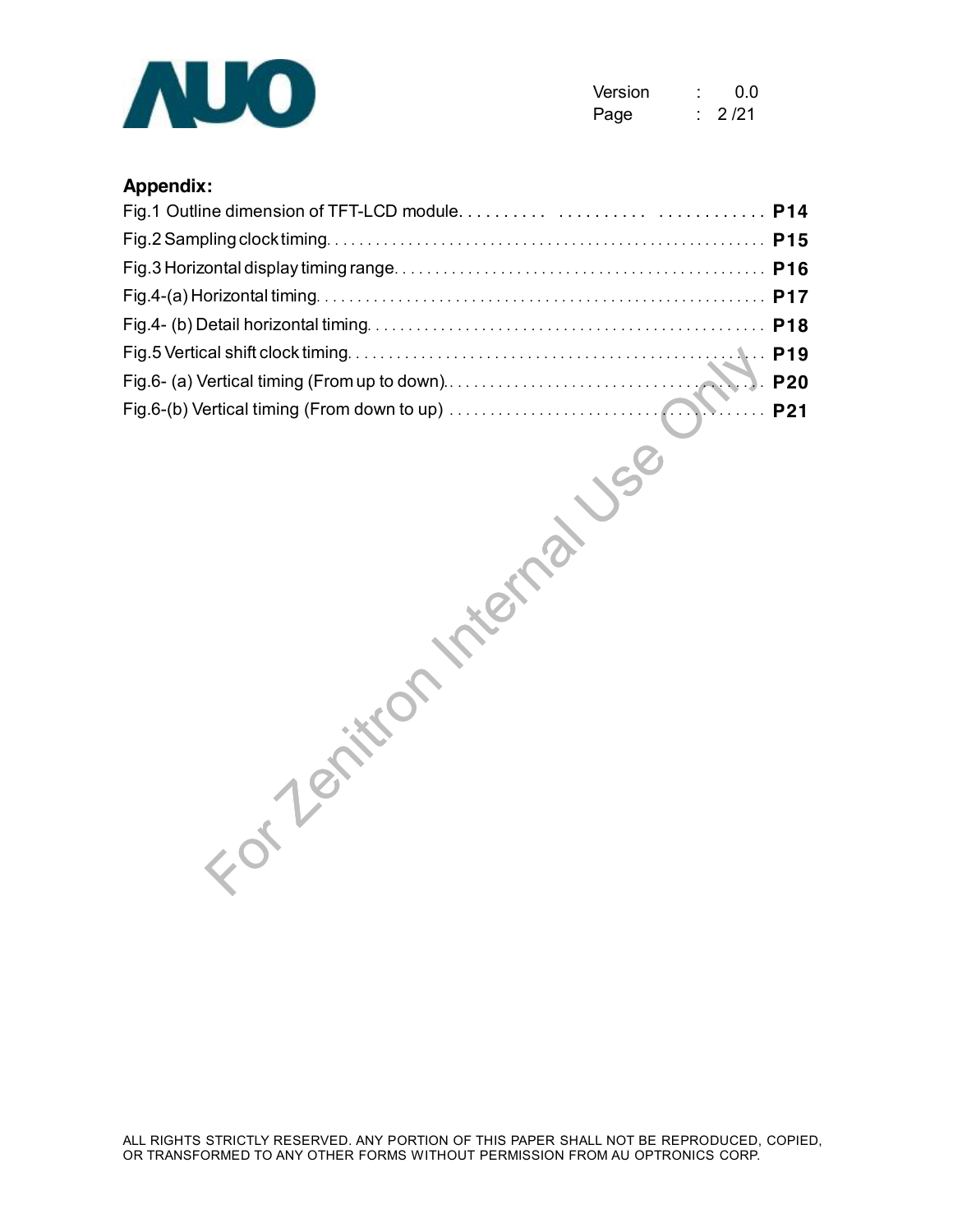

| Version | 0.0  |
|---------|------|
| Page    | 3/21 |

## **A.Physical specifications**

| NO.                     | Item                    | Specification               | Remark |
|-------------------------|-------------------------|-----------------------------|--------|
| $\mathbf{1}$            | Display resolution(dot) | 1440(W)×234(H)              |        |
| $\overline{2}$          | Active area(mm)         | 154.08(W)×86.58(H)          |        |
| 3                       | Screen size(inch)       | 7.0(Diagonal)               |        |
| $\overline{\mathbf{4}}$ | Dot pitch(mm)           | $0.107(W)\times 0.370(H)$   |        |
| 5                       | Color configuration     | R. G. B. stripe             |        |
| 6                       | Overall dimension(mm)   | 165.02(W)×100.12(H)×5.76(D) |        |
| $\overline{7}$          | Weight(g)               | TBD                         |        |
| 8                       | Surface treatment       | AG(5.5%)                    |        |
| 9                       | Backlight unit          | <b>CCFL</b>                 |        |
|                         | - of 7 emitton          |                             |        |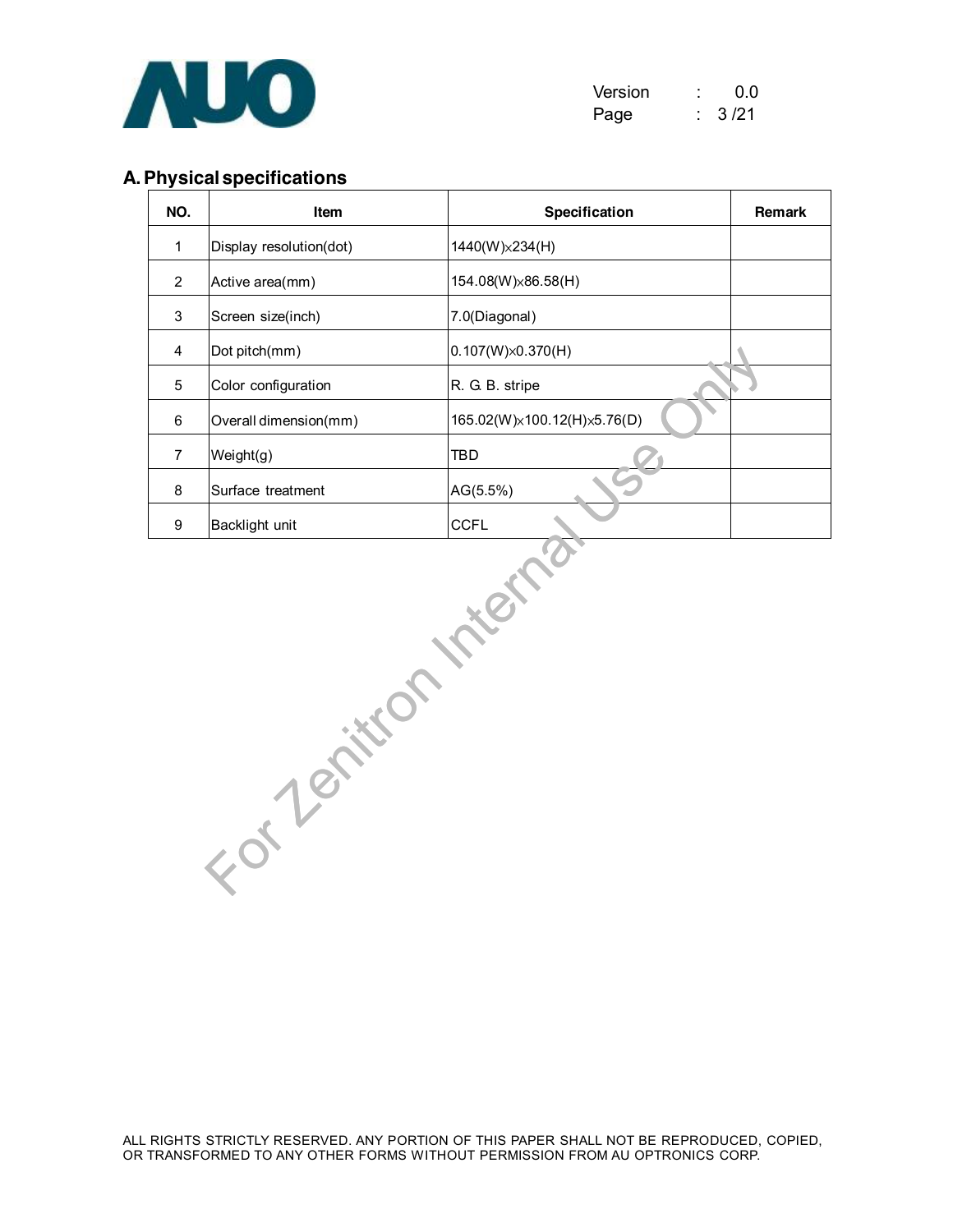

| Version | 0.0   |
|---------|-------|
| Page    | 4 /21 |

# **B.Electrical specifications**

1.Pin assignment

a. TFT-LCD panel driving section

| Pin no | Symbol                     | V <sub>O</sub>           | <b>Description</b>                                      | <b>Remark</b> |
|--------|----------------------------|--------------------------|---------------------------------------------------------|---------------|
| 1      | <b>GND</b>                 | $\overline{\phantom{0}}$ | Ground for logic circuit                                |               |
| 2      | $V_{\rm CC}$               | L                        | Supply voltage of logic control circuit for scan driver |               |
| 3      | $V_{GL}$                   | L                        | Negative power for scan driver                          |               |
| 4      | $V_{GH}$                   | T                        | Positive power for scan driver                          |               |
| 5      | <b>STVR</b>                | I/O                      | Vertical start pulse                                    | Note 1        |
| 6      | <b>STVL</b>                | I/O                      | Vertical start pulse                                    | Note 1        |
| 7      | <b>CKV</b>                 | L                        | Shift clock input for scan driver                       |               |
| 8      | U/D                        | L                        | UP/DOWN scan control input                              | Note $1,2$    |
| 9      | <b>OEV</b>                 | L                        | Output enable input for scan driver                     |               |
| 10     | <b>VCOM</b>                | L                        | Common electrode driving signal                         |               |
| 11     | <b>VCOM</b>                | L                        | Common electrode driving signal                         |               |
| 12     | L/R                        | T                        | LEFT/RIGHT scan control input                           | Note 1,2      |
| 13     | <b>MOD</b>                 | L                        | Sequential sampling and simultaneous sampling setting   | Note 3        |
| 14     | OEH                        | L                        | Output enable input for data driver                     |               |
| 15     | <b>STHL</b>                | I/O                      | Start pulse for horizontal scan line                    | Note 1        |
| 16     | <b>STHR</b>                | $1/O$                    | Start pulse for horizontal scan line                    | Note 1        |
| 17     | CPH <sub>3</sub>           | $\mathsf{I}$             | Sampling and shifting clock pulse for data driver       |               |
| 18     | CPH <sub>2</sub>           | L                        | Sampling and shifting clock pulse for data driver       |               |
| 19     | CPH <sub>1</sub>           | L                        | Sampling and shifting clock pulse for data driver       |               |
| 20     | $\mathsf{V}_{\texttt{CC}}$ | $\mathsf I$              | Supply voltage of logic control circuit for data driver |               |
| 21     | <b>GND</b>                 | $\overline{\phantom{0}}$ | Ground for logic circuit                                |               |
| 22     | VR                         | L                        | Alternated video signal input(Red)                      |               |
| 23     | VG                         | L                        | Alternated video signal input(Green)                    |               |
| 24     | VB                         | L                        | Alternated video signal input(Blue)                     |               |
| 25     | AV <sub>DD</sub>           | L                        | Supply voltage for analog circuit                       |               |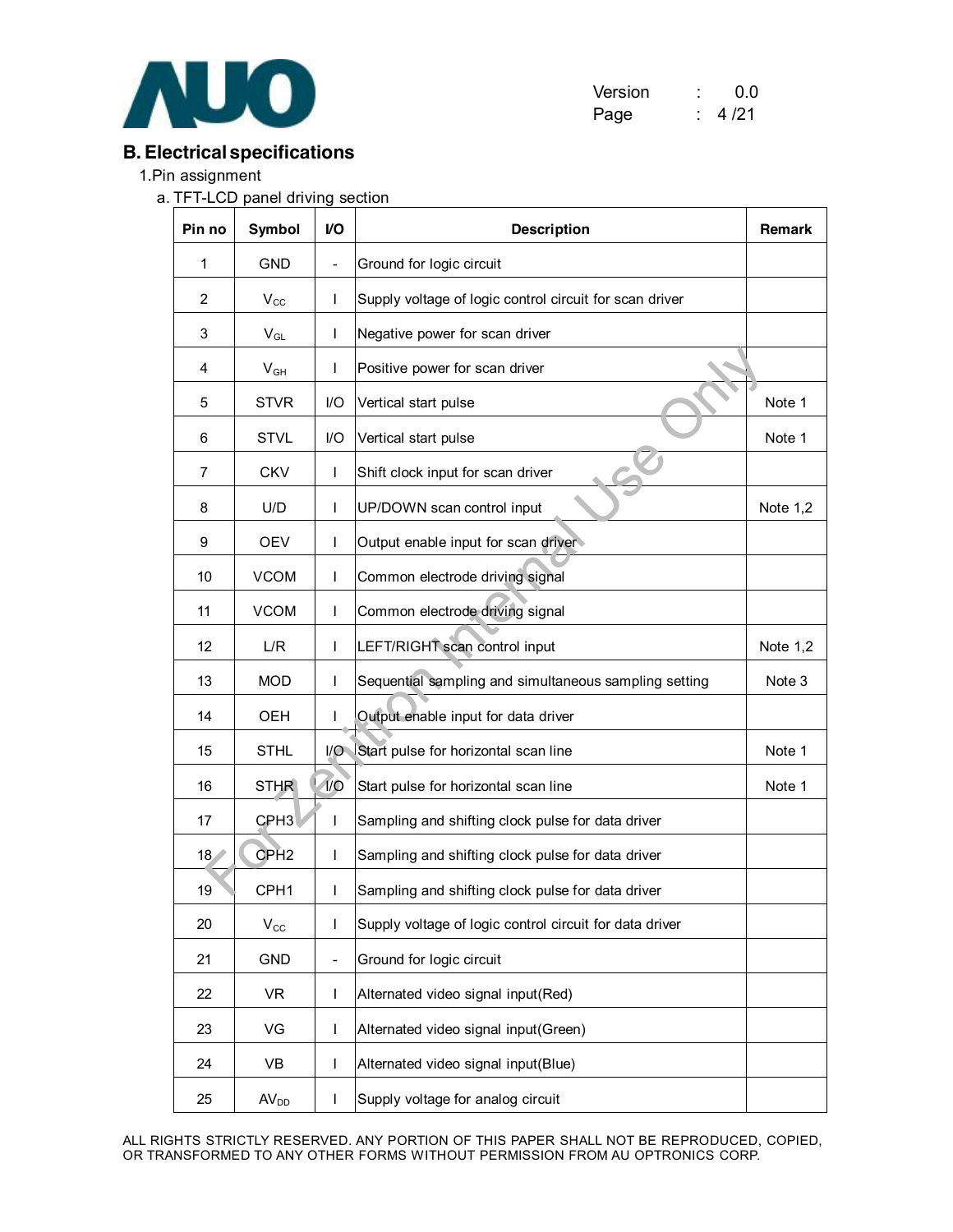|    |           |                          |                           | Version<br>Page | 5/21 |  |
|----|-----------|--------------------------|---------------------------|-----------------|------|--|
| 26 | $AV_{SS}$ | $\overline{\phantom{a}}$ | Ground for analog circuit |                 |      |  |

|  |  | Note 1: Selection of scanning mode (please refer to the following table) |  |  |  |  |  |  |  |  |
|--|--|--------------------------------------------------------------------------|--|--|--|--|--|--|--|--|
|--|--|--------------------------------------------------------------------------|--|--|--|--|--|--|--|--|

| Setting of scan |                 |             | <b>IN/OUT state</b> |                 |             |                                          |  |  |
|-----------------|-----------------|-------------|---------------------|-----------------|-------------|------------------------------------------|--|--|
| control input   |                 |             |                     | for start pulse |             | <b>Scanning direction</b>                |  |  |
| U/D             | L/R             | <b>STVR</b> | <b>STVL</b>         | <b>STHR</b>     | <b>STHL</b> |                                          |  |  |
| <b>GND</b>      | $V_{\text{CC}}$ | OUT         | IN                  | OUT             | IN          | From up to down, and from left to right. |  |  |
| $V_{CC}$        | <b>GND</b>      | IN          | OUT                 | IN              | OUT         | From down to up, and from right to left. |  |  |
| <b>GND</b>      | <b>GND</b>      | OUT         | IN                  | IN              | OUT         | From up to down, and from right to left. |  |  |
| Vcc             | Vcc             | IN          | OUT                 | OUT             | IN          | From down to up, and from left to right. |  |  |





# b. Backlight driving section (Refer to Figure 1)

| <b>GND</b>                                    | <b>GND</b>                                                                                          | <b>OUT</b>                                    | IN           | IN                        | OUT | From up to down, and from right to left.       |               |  |  |  |
|-----------------------------------------------|-----------------------------------------------------------------------------------------------------|-----------------------------------------------|--------------|---------------------------|-----|------------------------------------------------|---------------|--|--|--|
| $V_{\text{CC}}$                               | <b>OUT</b><br>From down to up, and from left to right.<br>IN<br><b>OUT</b><br>IN<br>$V_{\text{CC}}$ |                                               |              |                           |     |                                                |               |  |  |  |
|                                               | IN: Input; OUT: Output.                                                                             |                                               |              |                           |     |                                                |               |  |  |  |
|                                               |                                                                                                     | Note 2: Definition of scanning direction.     |              |                           |     |                                                |               |  |  |  |
| Refer to figure as below:                     |                                                                                                     |                                               |              |                           |     |                                                |               |  |  |  |
| UP                                            |                                                                                                     |                                               |              |                           |     |                                                |               |  |  |  |
|                                               |                                                                                                     |                                               |              |                           |     |                                                |               |  |  |  |
| LEFT                                          |                                                                                                     |                                               | <b>RIGHT</b> |                           |     |                                                |               |  |  |  |
|                                               |                                                                                                     |                                               |              |                           |     |                                                |               |  |  |  |
|                                               | <b>DOWN</b>                                                                                         |                                               |              |                           |     |                                                |               |  |  |  |
|                                               |                                                                                                     |                                               |              |                           |     |                                                |               |  |  |  |
| Note 3: MOD = H: Simultaneous sampling.       |                                                                                                     |                                               |              |                           |     |                                                |               |  |  |  |
| $MOD = L$ : Sequential sampling.              |                                                                                                     |                                               |              |                           |     |                                                |               |  |  |  |
| Please set CPH2 and CPH3 to GND when MOD = H. |                                                                                                     |                                               |              |                           |     |                                                |               |  |  |  |
|                                               |                                                                                                     |                                               |              |                           |     |                                                |               |  |  |  |
|                                               |                                                                                                     | Backlight driving section (Refer to Figure 1) |              |                           |     |                                                |               |  |  |  |
| No.                                           | Symbol                                                                                              | V <sub>O</sub>                                |              |                           |     | <b>Description</b>                             | <b>Remark</b> |  |  |  |
| 1                                             | HI                                                                                                  |                                               |              |                           |     | Power supply for backlight unit (High voltage) |               |  |  |  |
| $\overline{2}$                                | <b>GND</b>                                                                                          |                                               |              | Ground for backlight unit |     |                                                |               |  |  |  |
|                                               |                                                                                                     |                                               |              |                           |     |                                                |               |  |  |  |
|                                               |                                                                                                     |                                               |              |                           |     |                                                |               |  |  |  |
|                                               |                                                                                                     |                                               |              |                           |     |                                                |               |  |  |  |
|                                               |                                                                                                     |                                               |              |                           |     |                                                |               |  |  |  |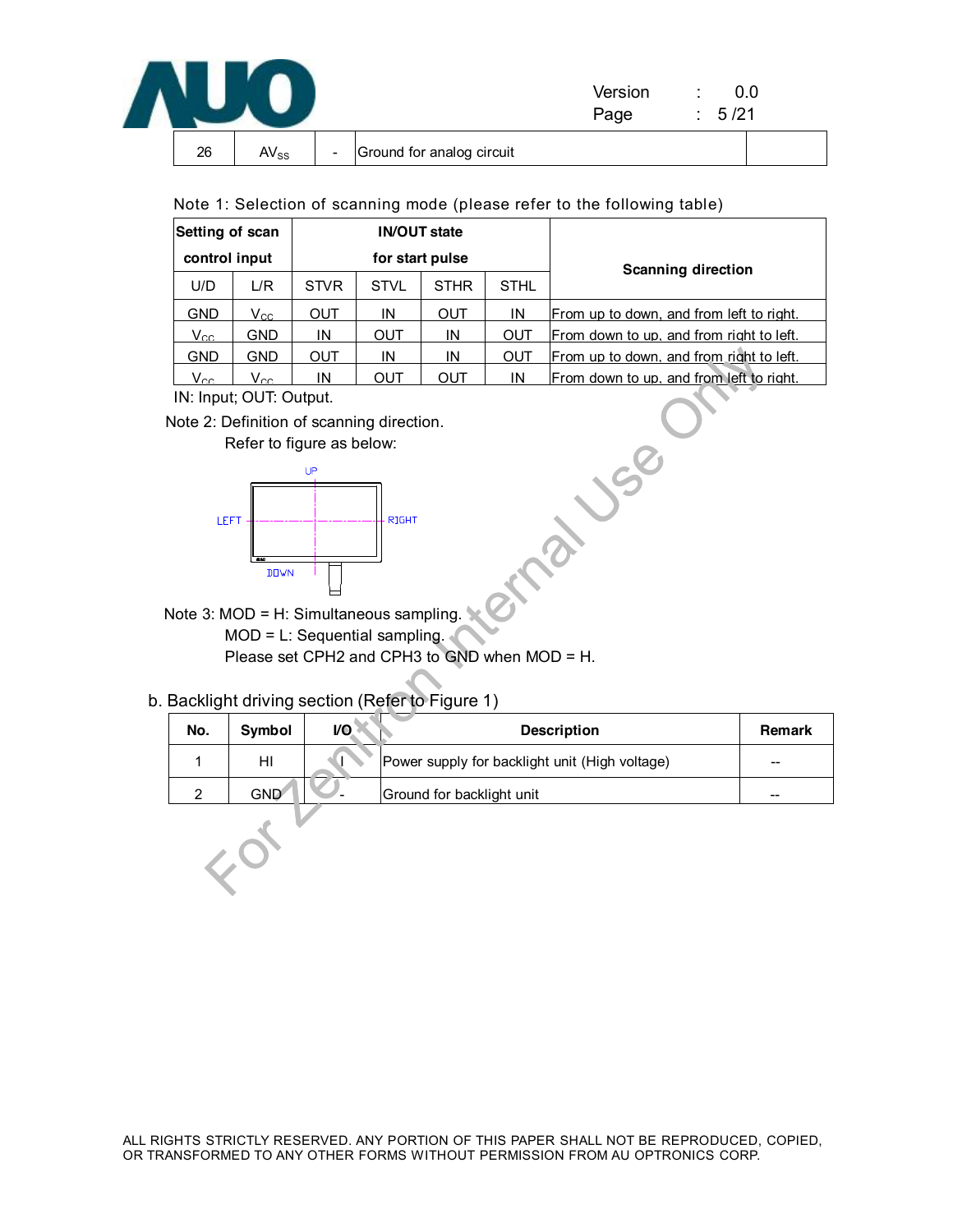

| Version | 0.0   |
|---------|-------|
| Page    | 6 /21 |

#### 2. Absolute maximum ratings

| Item                     | Symbol                     | <b>Condition</b> | Min.   | Max.                 | Unit                 | <b>Remark</b> |
|--------------------------|----------------------------|------------------|--------|----------------------|----------------------|---------------|
|                          | $V_{\rm CC}$               | $GND=0$          | $-0.3$ | 7                    | V                    |               |
| Power voltage            | AV <sub>DD</sub>           | $AV_{SS} = 0$    | $-0.3$ | $\overline{7}$       | $\vee$               |               |
|                          | $\mathsf{V}_{\mathsf{GH}}$ | $GND=0$          | $-0.3$ | 18                   | $\vee$               |               |
|                          | $V_{GL}$                   |                  | $-15$  | 0.3                  | V                    |               |
|                          | $V_{GH}-V_{GL}$            |                  |        | 33                   | V                    |               |
| Input signal voltage     | $V_i$                      |                  | $-0.3$ | $AVDD+0.3$           | V                    | Note 1        |
|                          | $V_{I}$                    |                  | $-0.3$ | $V_{\text{CC}}$ +0.3 |                      | Note 2        |
|                          | <b>VCOM</b>                |                  | $-2.9$ | 5.2                  | $\vee$               |               |
| Storage Temperature      | Tstg                       |                  | $-20$  | $+70$                | $\mathrm{C}^{\circ}$ | Note 3        |
| Operation Temperature    | Top                        | Surface          | $-10$  | $+60$                | $\mathrm{C}^{\circ}$ | Note 3,4,5    |
| Lamp Max. Rating Voltage | $V_L$                      |                  |        | 3000                 | V                    |               |

Note 1: VR, VG, VB.

Note 2: STHL, STHR, OEH, L/R, CPH1~CPH3, STVR, STVL, OEV, CKV, U/D.

Note 3: The temperature of panel surface must not exceed this rating

Note 4: Maximum wet-bulb temperature must be less than 58℃. No dew condensation.

For Text Note 5: The operating temperature assure only driving. Contrast, response time, the other display quality is judgment at 25℃.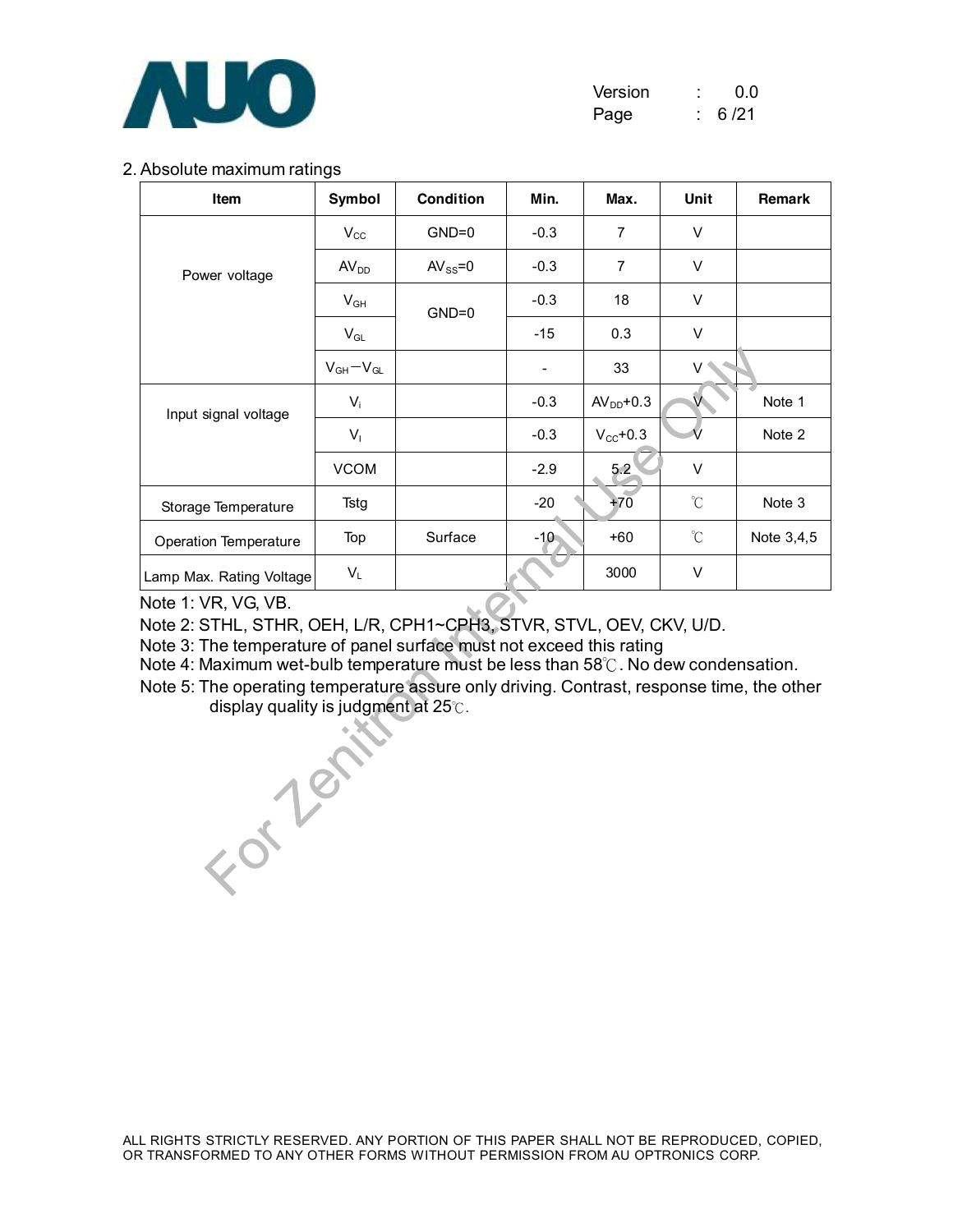

| Version | 0.0   |
|---------|-------|
| Page    | 7 /21 |

#### 3. Electrical characteristics

a. Typical operating conditions (GND=AVss=0V, Note 4 )

|                             | Item                        | Symbol<br>Min.<br>Max.<br>Typ.                  |                                                                                                                                                                        |                     | Unit |                  | Remark |             |            |                             |  |
|-----------------------------|-----------------------------|-------------------------------------------------|------------------------------------------------------------------------------------------------------------------------------------------------------------------------|---------------------|------|------------------|--------|-------------|------------|-----------------------------|--|
|                             |                             | $V_{\rm CC}$                                    | 3                                                                                                                                                                      | 5                   |      | 5.5              |        | V           |            |                             |  |
|                             |                             | AV <sub>DD</sub>                                | 4.5                                                                                                                                                                    | 5                   |      | 5.5              |        | V           |            |                             |  |
|                             | Power supply                | $\mathsf{V}_{\mathsf{GH}}$                      | 14.3                                                                                                                                                                   | 15                  |      | 15.7             |        | V           |            |                             |  |
|                             |                             | $V_{GL}$                                        | $-10.5$                                                                                                                                                                | $-10$               |      | $-9.5$           |        | V           |            |                             |  |
|                             | Video signal                | $V_{iA}$                                        | 0.4                                                                                                                                                                    |                     |      | $AVDD-0.4$       |        | V           |            | Note 1                      |  |
|                             | amplitude<br>(VR, VG, VB)   | $\mathsf{V}_{\mathsf{iAC}}$                     |                                                                                                                                                                        | 3                   |      |                  |        | $\mathsf V$ |            | AC component                |  |
|                             |                             | $V_{IDC}$                                       |                                                                                                                                                                        | AV <sub>DD</sub> /2 |      |                  |        | $\vee$      |            | DC component                |  |
|                             |                             | $V_{CAC}$                                       | 3.5                                                                                                                                                                    | 5.6                 |      | 6.5              |        | $Vp-p$      |            | AC component, Note 2        |  |
|                             | <b>VCOM</b>                 | $V_{CDC}$                                       | 1.4                                                                                                                                                                    | 1.7                 |      | 2.0              |        | V           |            | DC component                |  |
| Input                       | H Level                     | $V_{\text{IH}}$                                 | $0.8 V_{CC}$                                                                                                                                                           |                     |      | $V_{\rm CC}$     |        | V.          |            |                             |  |
| signal                      | L Level                     | $V_{\parallel}$<br>Note 1: Refer to Fig.4- (a). | 0                                                                                                                                                                      |                     |      | $0.2 V_{\rm CC}$ |        | V           |            | Note 3                      |  |
|                             |                             | urrent consumption (GND=AVss=0V)                | Note 3: STHL, STHR, OEH, L/R, CPH1~CPH3, STVR, STVL, OEV, CKV, U/D.<br>Note 4: Be sure to apply GND, $V_{CC}$ and $V_{GL}$ to the LCD first, and then apply $V_{GH}$ . |                     |      |                  |        |             |            |                             |  |
| Parameter                   | Symbol                      |                                                 | <b>Condition</b>                                                                                                                                                       | Min.                | Typ. |                  | Max.   |             | Unit       | Remark                      |  |
| Current                     | I <sub>GH</sub>             |                                                 | $V_{GH} = 15V$                                                                                                                                                         |                     | 0.20 |                  |        | 0.5         | <b>m</b> A |                             |  |
| for                         | $I_{GL}$                    |                                                 | $V_{GL} = -10V$                                                                                                                                                        |                     | 0.80 |                  |        | 1.5         | <b>MA</b>  |                             |  |
| driver                      | $_{\rm lcc}$                |                                                 | $V_{CC} = 5V$                                                                                                                                                          | $\overline{a}$      | 3.0  |                  |        | 6.0         | <b>mA</b>  |                             |  |
|                             | $I_{DD}$                    |                                                 | $AVDD=5V$                                                                                                                                                              |                     | 17.0 |                  |        | 30          | <b>MA</b>  |                             |  |
| acklight driving conditions |                             |                                                 |                                                                                                                                                                        |                     |      |                  |        |             |            |                             |  |
| <b>Parameter</b>            |                             | <b>Symbol</b>                                   | Min.                                                                                                                                                                   |                     | Typ. | Max.             |        | <b>Unit</b> |            | <b>Remark</b>               |  |
| Lamp voltage                |                             | Vī                                              |                                                                                                                                                                        |                     | 538  | 542              |        | Vrms        |            |                             |  |
|                             | Lamp current<br>$I_{\rm L}$ |                                                 |                                                                                                                                                                        |                     | 6    | $\overline{7}$   |        | mArms       |            |                             |  |
| Frequency                   |                             | $F_L$                                           | $\overline{\phantom{0}}$                                                                                                                                               |                     | 70   | 80               |        | kHz         |            | Note 3                      |  |
|                             |                             | $V_{\rm S}$                                     | $\qquad \qquad -$                                                                                                                                                      |                     | 844  | 860              |        | <b>Vrms</b> |            | Ta = $25^{\circ}$ C, Note 5 |  |
| amp starting voltage        |                             |                                                 |                                                                                                                                                                        |                     |      | <b>TBD</b>       |        | Vrms        |            | Ta =-10 $\degree$ C, Note 5 |  |

b. Current consumption (GND=AVss=0V)

| <b>Parameter</b> | Symbol          | <b>Condition</b> | Min. | Typ. | Max. | Unit      | Remark |
|------------------|-----------------|------------------|------|------|------|-----------|--------|
| Current          | I <sub>GH</sub> | $V_{GH} = 15V$   |      | 0.20 | 0.5  | <b>MA</b> |        |
| for              | l <sub>GL</sub> | $V_{GL} = -10V$  |      | 0.80 | 1.5  | <b>MA</b> |        |
| driver           | Icc             | $V_{CC} = 5V$    |      | 3.0  | 6.0  | <b>MA</b> |        |
|                  | l DD            | $AVDD=5V$        | -    | 17.0 | 30   | <b>MA</b> |        |

#### c. Backlight driving conditions

| <b>Parameter</b>            | <b>Symbol</b> | Min.   | Typ. | Max. | Unit  | <b>Remark</b>               |
|-----------------------------|---------------|--------|------|------|-------|-----------------------------|
| Lamp voltage                |               |        | 538  | 542  | Vrms  |                             |
| Lamp current $\blacksquare$ |               |        | 6    |      | mArms |                             |
| Frequency                   | F.            |        | 70   | 80   | kHz   | Note 3                      |
|                             |               |        | 844  | 860  | Vrms  | Ta = $25^{\circ}$ , Note 5  |
| Lamp starting voltage       | Vs            |        |      | TBD  | Vrms  | Ta =-10 $\degree$ C, Note 5 |
| Lamp life time              |               | 10,000 |      |      | Hr    | Note 6                      |

Note 1: The lamp frequency should be selected as different as possible from display horizontal synchronous signal to avoid interference.

Note 2: For starting the backlight unit, the output voltage of DC/AC's transformer should be larger than the maximum lamp starting voltage.

Note 3: The" Lamp life time" is defined as the module brightness decrease to 50% original brightness at Ta=25℃, I<sub>L</sub>=6mA.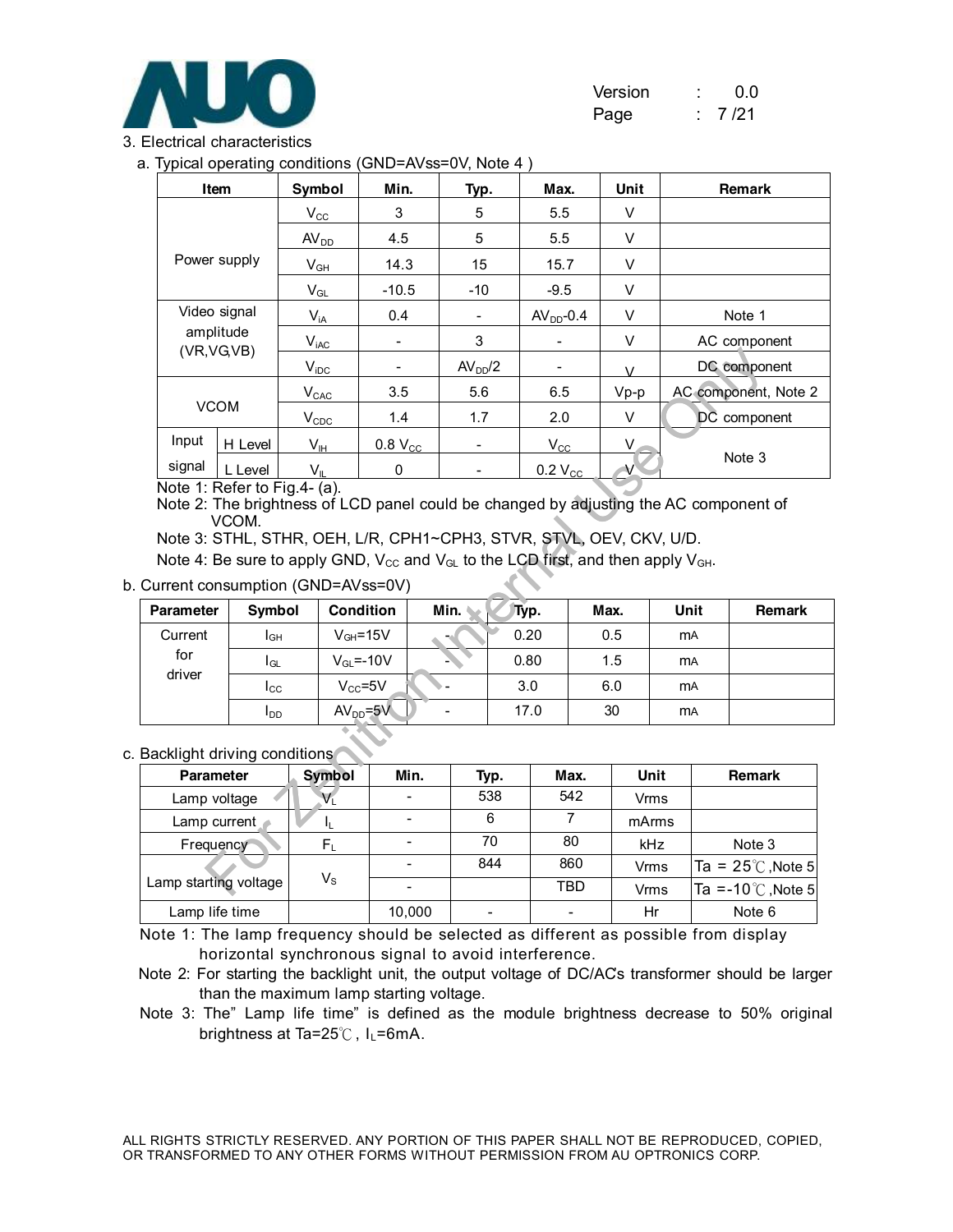

| Version | 0.0    |
|---------|--------|
| Page    | 8 / 21 |

# a. Timing conditions **Parameter Symbol Min. Typ. Max. Unit. Remark**  $R$ ising time transformation to the set of the set of the  $t$ Falling time  $t_f$   $t_f$  -  $-$  10 ns Note 1 High and low level pulse width  $t_{\text{CPH}}$  99 103 107 ns CPH1~CPH3  $CPH$  pulse duty  $t_{CWH}$  40 50 60 % CPH1~CPH3 CPH pulse delay  $t_{C12}$

| CPH pulse delay                      | $t_{C23}$                       | 30                       | $t_{\text{CPH}}/3$       | $t_{CPH}/2$              | ns                 | GPH1~CPH3  |
|--------------------------------------|---------------------------------|--------------------------|--------------------------|--------------------------|--------------------|------------|
| STH setup time                       | $t_{\rm SIJH}$                  | 20                       |                          |                          | ns                 | STHR, STHL |
| STH hold time                        | $t_{\text{HDH}}$                | 20                       |                          |                          | Ns.                | STHR, STHL |
| STH pulse width                      | $t_{\scriptscriptstyle\rm STH}$ | $\overline{\phantom{a}}$ | 1                        | $\overline{\phantom{a}}$ | $t_{CPH}$          | STHR, STHL |
| STH period                           | $t_H$                           | 61.5                     | 63.5                     | 65.5                     | $\mu$ S            | STHR, STHL |
| OEH pulse width                      | $t_{\text{OFH}}$                |                          | 1.22                     |                          | $\mu$ S            | <b>OEH</b> |
| Sample and hold disable time         | $t_{DIS1}$                      |                          | 8.28                     |                          | $\mu$ S            |            |
| OEV pulse width                      | $t_{OFV}$                       | $\overline{\phantom{a}}$ | 5.40                     | $\overline{\phantom{a}}$ | $\mu$ S            | <b>OEV</b> |
| CKV pulse width                      | $t_{CKV}$                       | $\overline{\phantom{a}}$ | 4.18                     | $\overline{\phantom{a}}$ | $\mu$ S            | <b>CKV</b> |
| Clean enable time                    | $t_{DIS2}$                      |                          | 3.74                     |                          | $\mu$ S            |            |
| Horizontal display start             | $\mathsf{t}_{\mathsf{SH}}$      |                          | Ō.                       |                          | $T_{\text{CPH}}/3$ |            |
| Horizontal display                   | $t_{\text{DH}}$                 |                          | 1440                     |                          | $T_{\text{CPH}}/3$ |            |
| STV setup time                       | $t_{\rm{SUV}}$                  | 400                      |                          |                          | ns                 | STVL, STVR |
| STV hold time                        | $t_{HDV}$                       | 400                      | $\overline{\phantom{a}}$ | $\overline{\phantom{a}}$ | ns                 | STVL, STVR |
| STV pulse width                      | $t_{\scriptscriptstyle\rm SDV}$ | $\overline{\phantom{a}}$ | $\overline{\phantom{a}}$ | 1                        | $t_{H}$            | STVL, STVR |
| Horizontal lines per field           | tv.                             | 256                      | 262                      | 268                      | $t_{H}$            | Note 2     |
| Vertical display start               | tsv                             |                          | 3                        |                          | $t_{\rm H}$        |            |
| Vertical display timing range        | $t_{\rm DV}$                    |                          | 234                      |                          | $t_H$              |            |
| VCOM rising time                     | $t_{\rm rCOM}$                  |                          | $\overline{\phantom{a}}$ | 5                        | $\mu$ S            |            |
| VCOM falling time                    | $t_{\rm fCOM}$                  |                          | $\overline{\phantom{0}}$ | 5                        | $\mu$ S            |            |
| VCOM delay time                      | $t_{DCOM}$                      |                          |                          | 3                        | $\mu$ S            |            |
| <b>RGB delay time</b>                | $t_{DRGB}$                      |                          |                          |                          | $\mu$ S            |            |
| Note 1: For all of the logic signals |                                 |                          |                          |                          |                    |            |

Note 1: For all of the logic signals.

Note 2: Please don't use odd horizontal lines to drive LCD panel for both odd and even field simultaneously.

#### b. Timing diagram

Please refer to the attached drawing, from Fig.2 to Fig.6.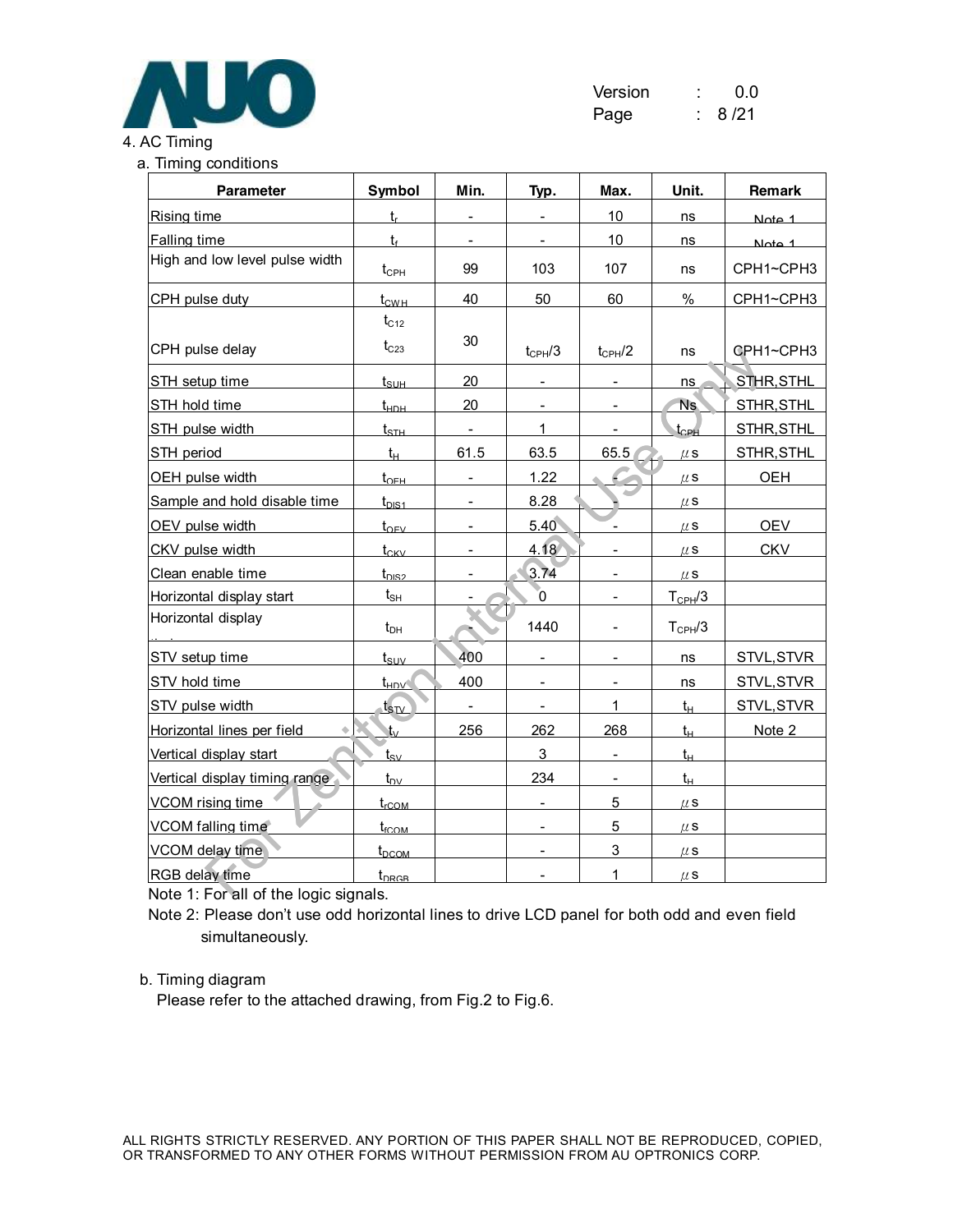

| Version | ٠ | 0.0  |
|---------|---|------|
| Page    |   | 9/21 |

Sequence for power on/off and Signal on/off



- T1  $\leq$  15ms (From 10%\*VCC to 90%\*VCC, when VCC is Low to High);
- $T2 \leq 10$ ms (From 90%\*VCC to 10%\*VGH, when VCC is Low to High);
- T3  $\leq$  10ms (From 90%\*VGH to Video signal, when VGH is Low to High);
- T4  $\leq$  10ms (From Video signal to 90%\*VGH, when VGH is High to Low);
- T5  $\leq$  20ms (From 90%\*VCC to 10%\*VCC, when VCC is High to Low);
- T6  $\leq$  10ms (From 10%\*VGH to 90%\*VCC, when VCC is Low to High);
- T7  $\geq$  0.4s (From 10%\*VCC is H→L to 10%\*VCC is L→H)  $\cdot$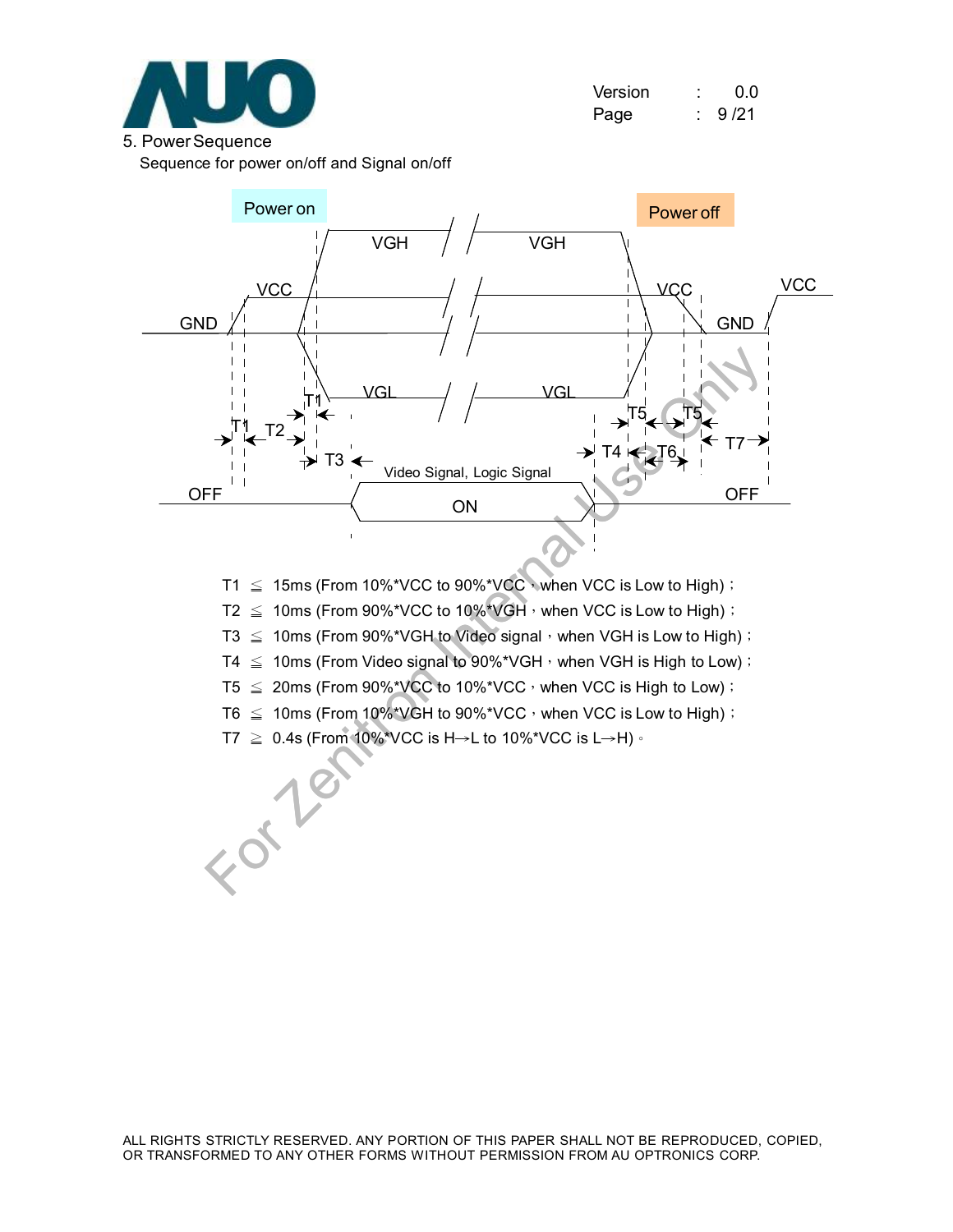

| Version | 0.0    |
|---------|--------|
| Page    | 10 /21 |

|  |  | C. Optical specification (Note 1, Note 2) |  |  |  |
|--|--|-------------------------------------------|--|--|--|
|--|--|-------------------------------------------|--|--|--|

| Item                                                                                                                                                                                                                                                                                                                                                                                                                                                                                                                                                                                                                                                         |               | <b>Symbol</b> | <b>Condition</b>     | Min.     | Tvp.    | Max. | Unit            | <b>Remark</b> |
|--------------------------------------------------------------------------------------------------------------------------------------------------------------------------------------------------------------------------------------------------------------------------------------------------------------------------------------------------------------------------------------------------------------------------------------------------------------------------------------------------------------------------------------------------------------------------------------------------------------------------------------------------------------|---------------|---------------|----------------------|----------|---------|------|-----------------|---------------|
|                                                                                                                                                                                                                                                                                                                                                                                                                                                                                                                                                                                                                                                              | Rise          | Tr            | $\theta = 0^{\circ}$ |          | 12      | 24   | ms              | Note 3,5      |
| Response time                                                                                                                                                                                                                                                                                                                                                                                                                                                                                                                                                                                                                                                | Fall          | <b>Tf</b>     |                      |          | 18      | 36   | ms              |               |
| Contrast ratio                                                                                                                                                                                                                                                                                                                                                                                                                                                                                                                                                                                                                                               |               | <b>CR</b>     | At optimized         | 200      | 300     |      |                 | Note 4, 5     |
|                                                                                                                                                                                                                                                                                                                                                                                                                                                                                                                                                                                                                                                              |               |               | Viewing angle        |          |         |      |                 |               |
| Viewing angle                                                                                                                                                                                                                                                                                                                                                                                                                                                                                                                                                                                                                                                | Top           |               |                      | 30       | 40      |      |                 | Note 5, 6     |
|                                                                                                                                                                                                                                                                                                                                                                                                                                                                                                                                                                                                                                                              | <b>Bottom</b> |               | $CR \ge 10$          | 50       | 65      |      | deg.            |               |
|                                                                                                                                                                                                                                                                                                                                                                                                                                                                                                                                                                                                                                                              | Left          |               |                      | 50       | 65      |      |                 |               |
|                                                                                                                                                                                                                                                                                                                                                                                                                                                                                                                                                                                                                                                              | Right         |               |                      | 50       | 65      |      |                 |               |
| <b>Brightness</b>                                                                                                                                                                                                                                                                                                                                                                                                                                                                                                                                                                                                                                            |               | Y∟            | $I_L$ =5mA, 25°C     | 250      | 350     |      | $\text{cd/m}^2$ | Note 7        |
|                                                                                                                                                                                                                                                                                                                                                                                                                                                                                                                                                                                                                                                              |               |               | $I_L = 6mA$ , 25°C   | 300      | 400     |      | $\text{cd/m}^2$ |               |
|                                                                                                                                                                                                                                                                                                                                                                                                                                                                                                                                                                                                                                                              |               | $\times$      | $\theta = 0$ °       | 0.26     | 0.31    | 0.36 |                 | Note 7        |
| White chromaticity                                                                                                                                                                                                                                                                                                                                                                                                                                                                                                                                                                                                                                           |               | Y             | $\theta = 0^{\circ}$ | $0.28 -$ | $-0.33$ | 0.38 |                 |               |
| Note 1: Ambient temperature =25°C, and lamp current $I_L$ = 6 mArms. To be measured in the dark<br>room. DC/AC inverter driving frequency: 70 kHz.<br>Note 2: To be measured on the center area of panel with a viewing cone of 1°by Topcon luminance<br>meter BM-5, after 15 minutes operation.<br>Note 3. Definition of response time:<br>The output signals of photo detector are measured when the input signals are changed<br>from "black" to "white" (falling time) and from "white" to "black" (rising time), respectively.<br>The response time is defined as the time interval between the 10% and 90% of<br>amplitudes. Refer to figure as below. |               |               |                      |          |         |      |                 |               |
| 100%                                                                                                                                                                                                                                                                                                                                                                                                                                                                                                                                                                                                                                                         | "White"       |               |                      | "Black"  |         |      |                 | "White        |
| 90%                                                                                                                                                                                                                                                                                                                                                                                                                                                                                                                                                                                                                                                          |               |               |                      |          |         |      |                 |               |

- Note 1 : Ambient temperature =25°C, and lamp current  $I_L$  = 6 mArms. To be measured in the dark room. DC/AC inverter driving frequency: 70 kHz.
- Note 2 : To be measured on the center area of panel with a viewing cone of 1°by Topcon luminance meter BM-5, after 15 minutes operation.
- Note 3. Definition of response time:



Note 4. Definition of contrast ratio:

Contrast ratio is calculated with the following formula.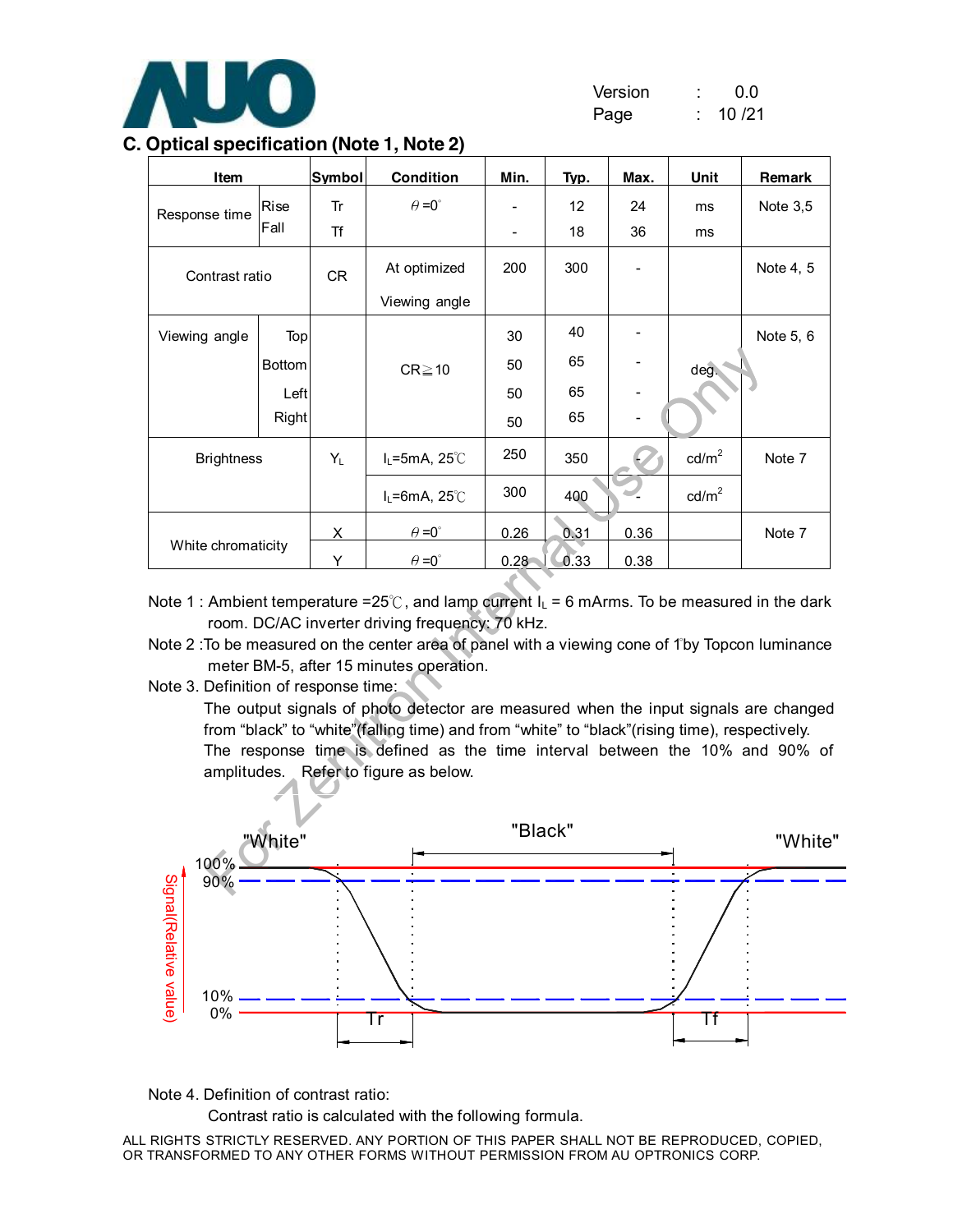

| Version | 0.0    |
|---------|--------|
| Page    | 11 /21 |

Contrast ratio (CR)= Photo detector output when LCD is at "White" state Photo detector output when LCD is at "Black" state

Note 5. White  $Vi=V_{i50} + 1.5V$ 

Black  $Vi=V_{i50} \pm 2.0V$ 

" $\pm$ " means that the analog input signal swings in phase with  $V_{COM}$  signal.

" $\overline{+}$ " means that the analog input signal swings out of phase with V<sub>COM</sub> signal.

 $V_{150}$  : The analog input voltage when transmission is 50%

The 100% transmission is defined as the transmission of LCD panel when all the input terminals of module are electrically opened.

Note 6. Definition of viewing angle, Refer to figure as below.



Note 7. Measured at the center area of the panel when all the input terminals of LCD panel are electrically opened.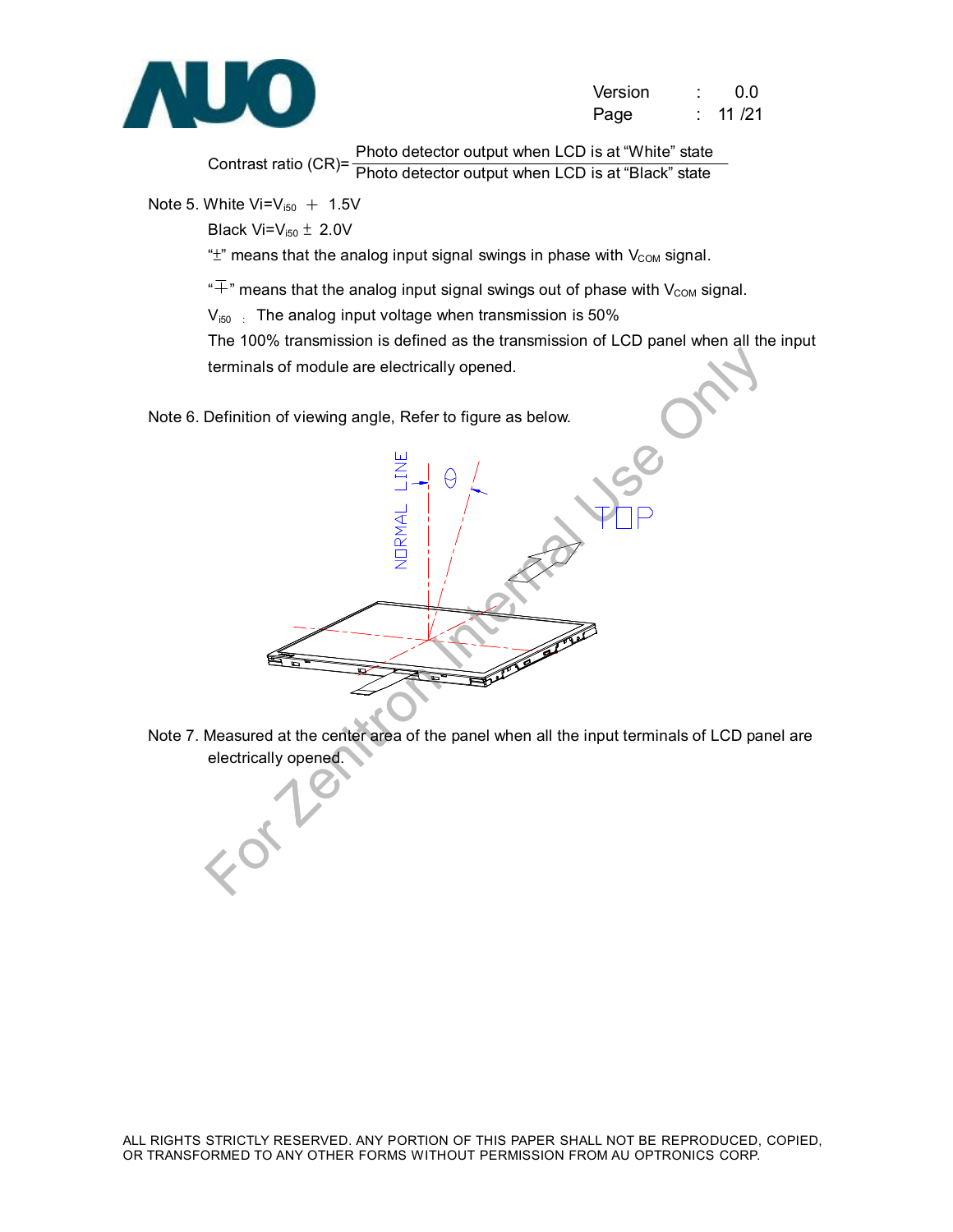

| Version | 0.0   |
|---------|-------|
| Page    | 12/21 |

# **D. Reliability test items (Note 1):**

Following the below condition for test criteria. Each items need 5 piece data.

| No.            | <b>Test items</b>                                                                                                                                              | <b>Conditions</b>                                                                                                                                                                        | Remark                               |  |  |
|----------------|----------------------------------------------------------------------------------------------------------------------------------------------------------------|------------------------------------------------------------------------------------------------------------------------------------------------------------------------------------------|--------------------------------------|--|--|
| 1              | High temperature storage                                                                                                                                       | Ta= $70^{\circ}$ C<br>240Hrs                                                                                                                                                             |                                      |  |  |
| $\overline{2}$ | Low temperature storage                                                                                                                                        | Ta= $-20^{\circ}$ C<br>240Hrs                                                                                                                                                            |                                      |  |  |
| 3              | High temperature operation                                                                                                                                     | Tp= $60^{\circ}$ C<br>240Hrs                                                                                                                                                             |                                      |  |  |
| 4              | Low temperature operation                                                                                                                                      | Ta= $-10^{\circ}$ C<br>240Hrs                                                                                                                                                            |                                      |  |  |
| 5              | High temperature and high humidity                                                                                                                             | Tp= 40℃, 90% RH<br>240Hrs                                                                                                                                                                | Operation                            |  |  |
| 6              | Heat shock                                                                                                                                                     | -10℃~60℃/200 cycles 1Hrs/cycle                                                                                                                                                           | Non-operation                        |  |  |
| 7              | Electrostatic discharge                                                                                                                                        | $\pm 200$ V,200pF(0 $\Omega$ ), once for each terminal                                                                                                                                   | Non-operation                        |  |  |
| 8              | Vibration                                                                                                                                                      | $: 8 - 33.3Hz$<br>Frequency range<br>: 1.3mm<br><b>Stoke</b><br>: 2.9G, 33.3 ~ 400Hz<br>Sweep<br>$: 15$ minutes<br>Cycle<br>2 hours for each direction of X,Z<br>4 hours for Y direction | JIS D1601,<br>$A-10$<br>Condition A  |  |  |
| 9              | Mechanical shock                                                                                                                                               | 100G, 6ms, ±X, ±Y, ±Z<br>3 times for each direction                                                                                                                                      | JIS C0041,<br>$A - 7$<br>Condition C |  |  |
| 10             | Vibration (with carton)                                                                                                                                        | Random vibration:<br>$0.015G^2$ /Hz from 5~200Hz                                                                                                                                         | IEC 68-34                            |  |  |
| 11             | Drop (with carton)                                                                                                                                             | Height: 60cm                                                                                                                                                                             | <b>JIS Z0202</b>                     |  |  |
|                | Note1: In the standard conditions, there is not display function NG issue occurred. All the<br>cosmetic specification is judged before the reliability stress. |                                                                                                                                                                                          |                                      |  |  |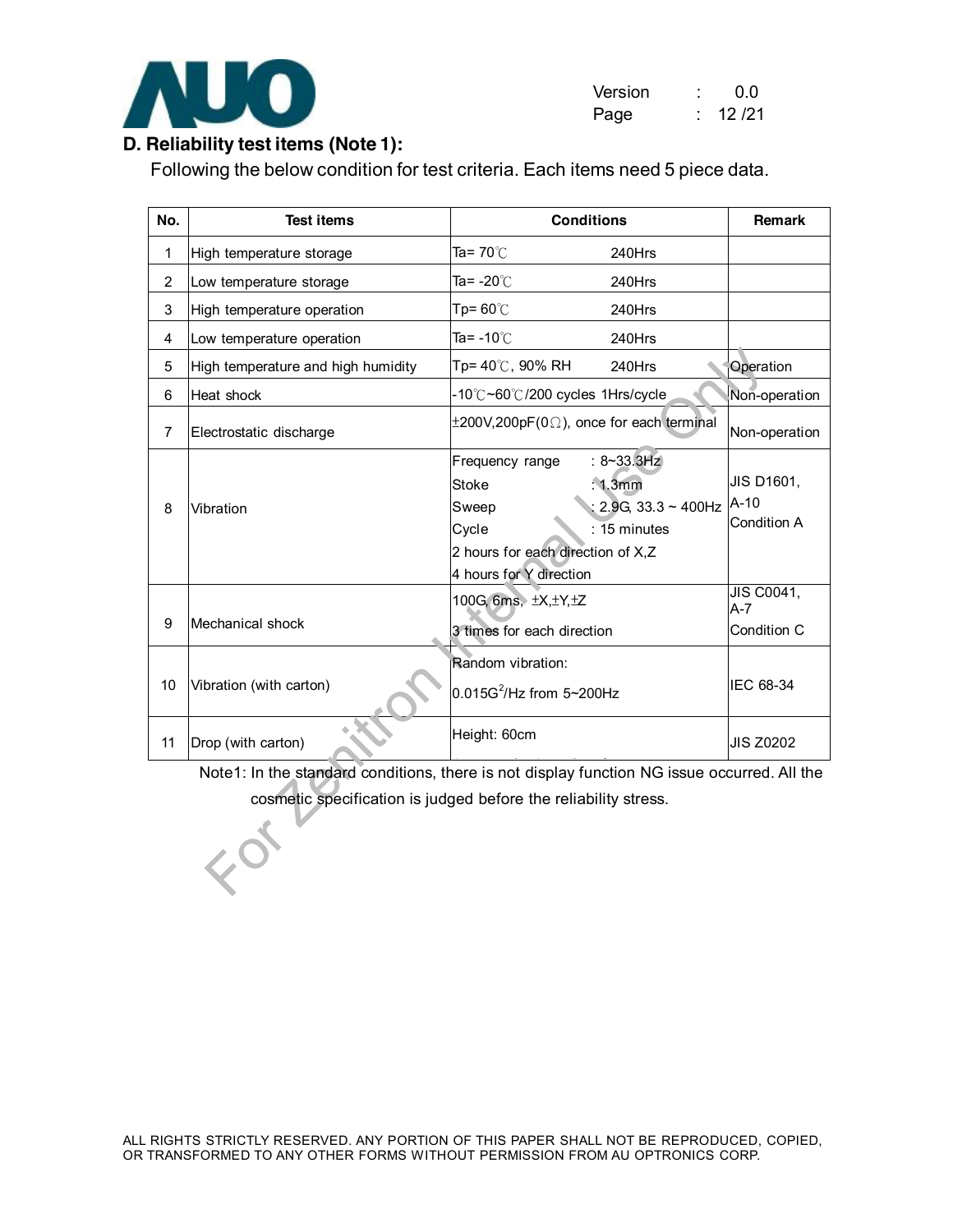

| Version | 0.0   |
|---------|-------|
| Page    | 13/21 |

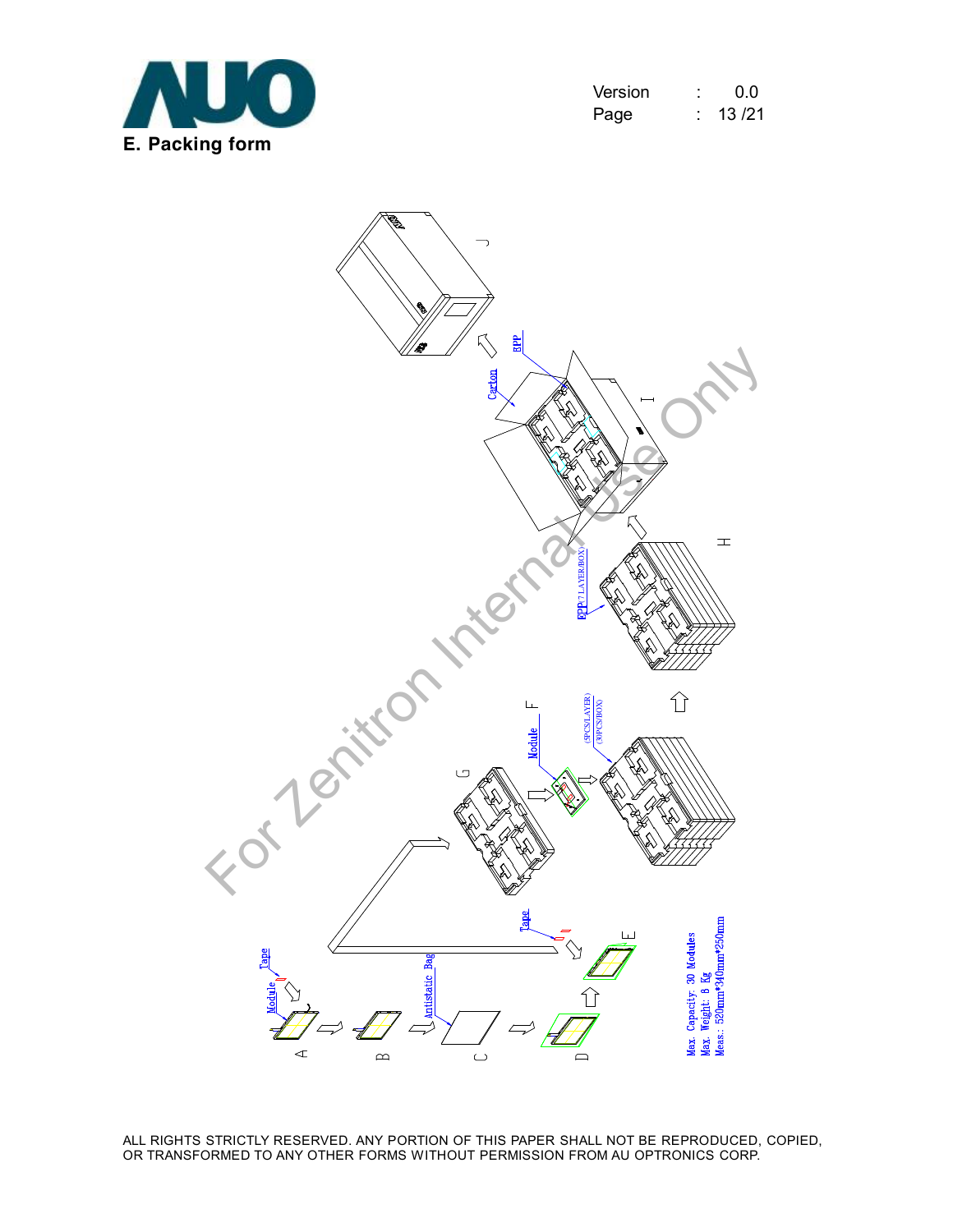





**Fig.1- O utlin e dim e n sio n of T F T-L C D m o d**

**ule**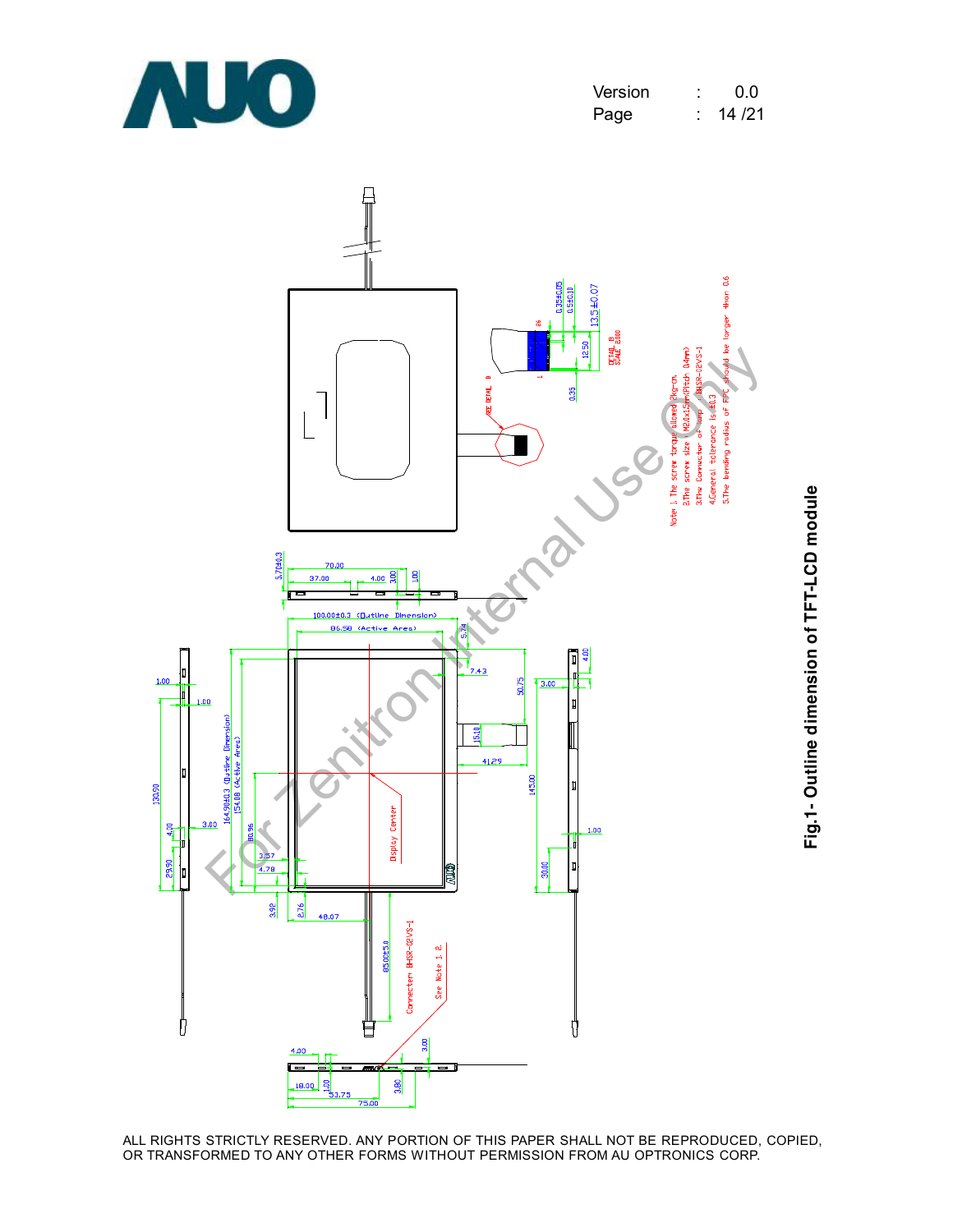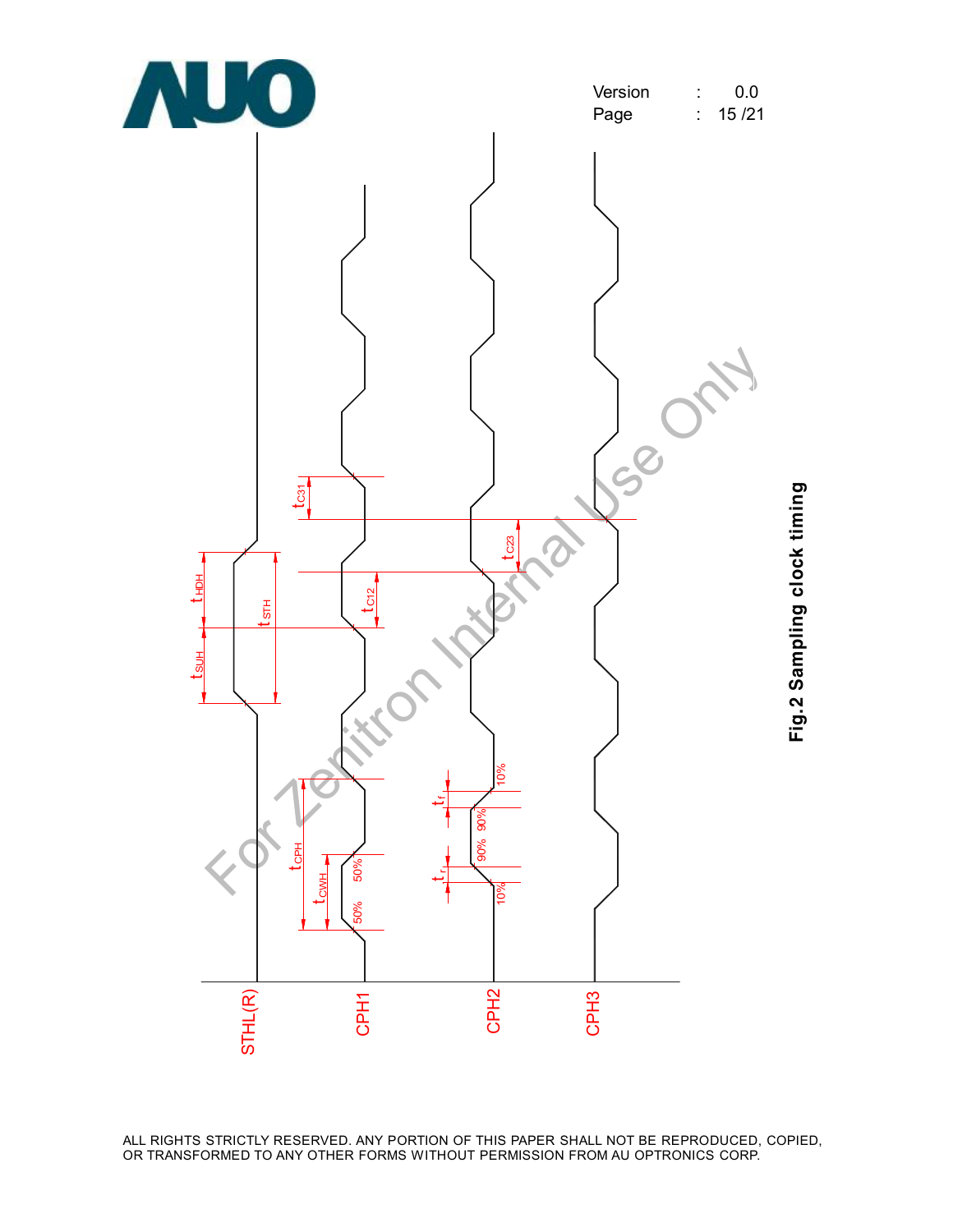

| Version | 0.0   |
|---------|-------|
| Page    | 16/21 |

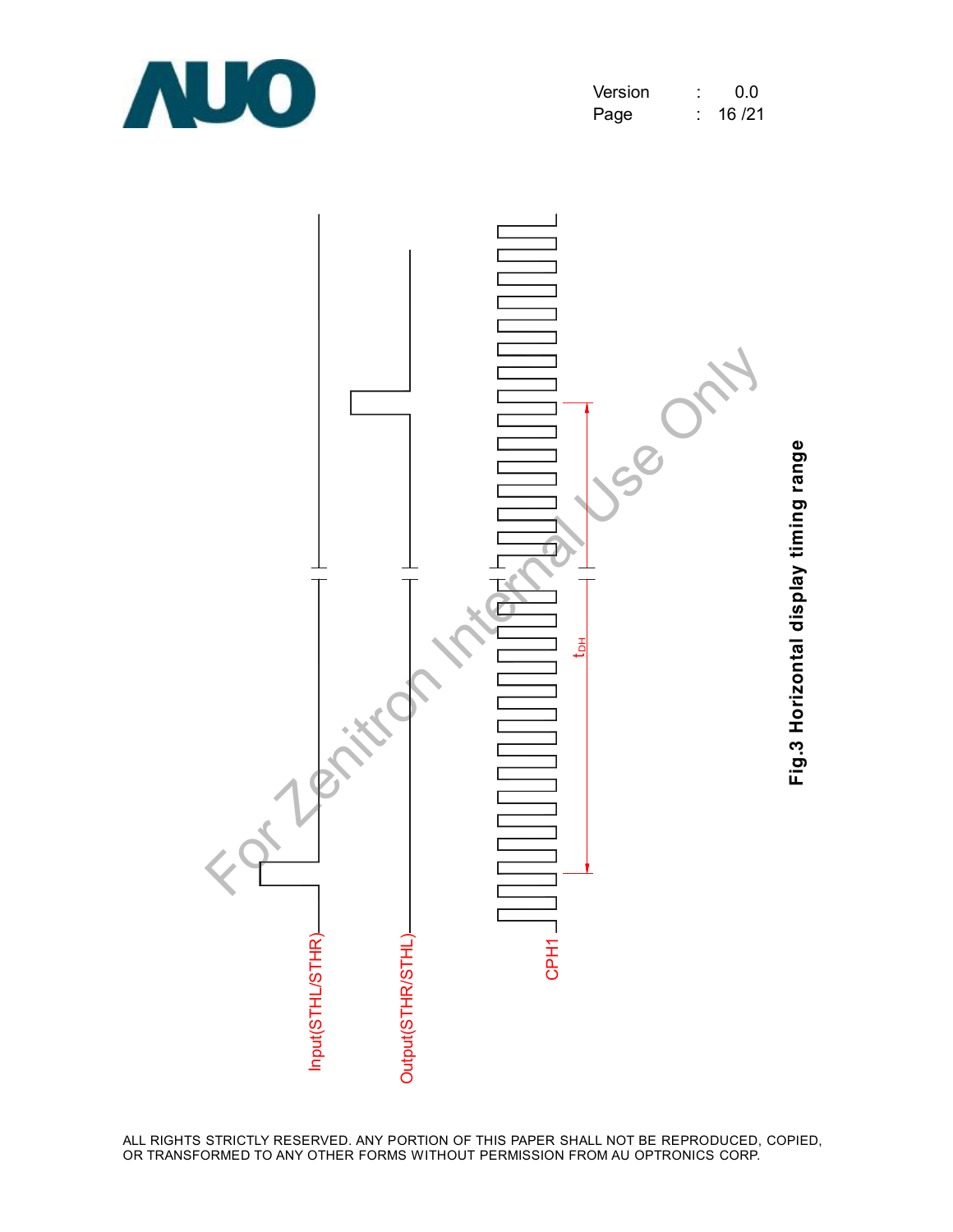

| Version | 0.0   |
|---------|-------|
| Page    | 17/21 |

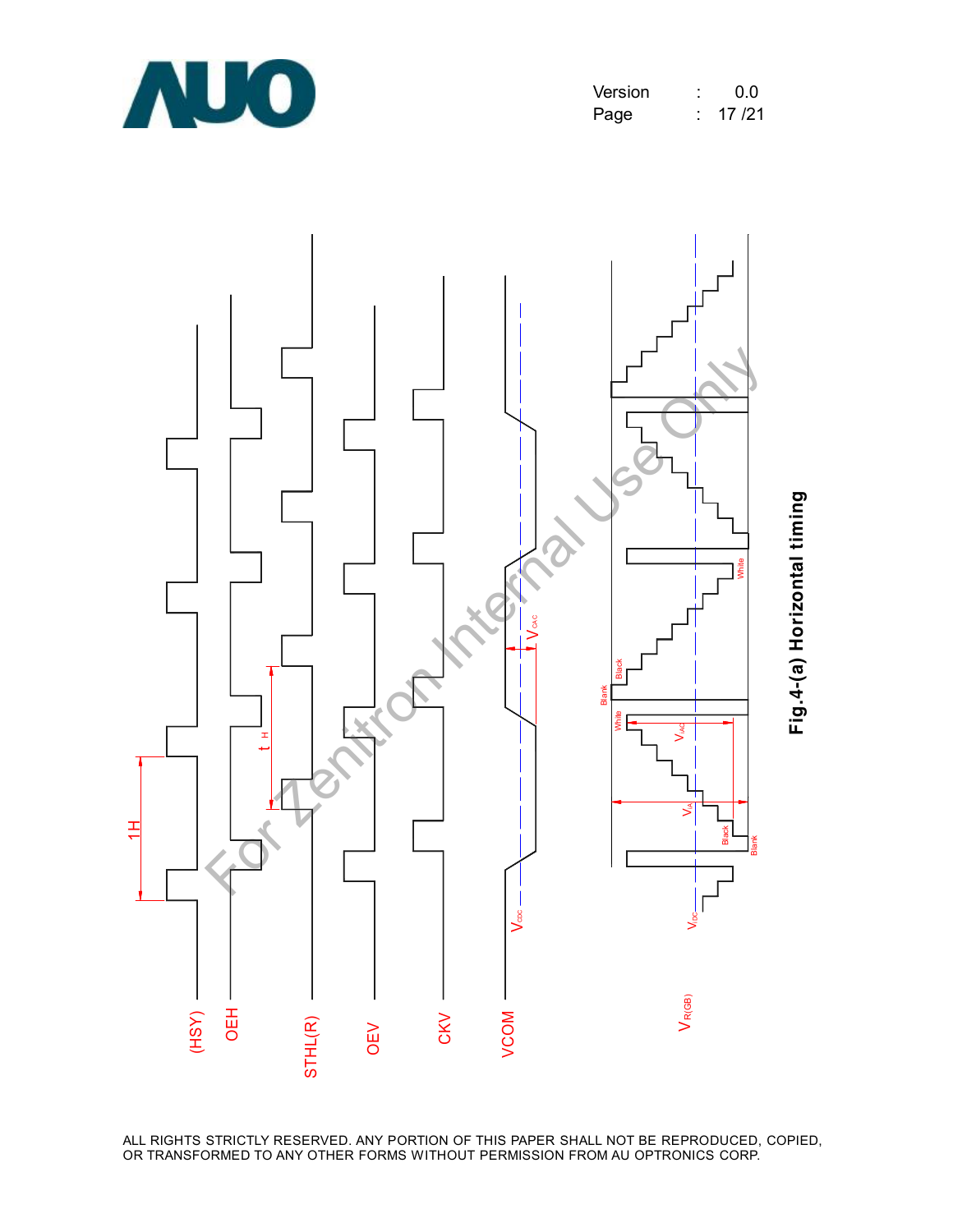

| Version | 0.0    |
|---------|--------|
| Page    | 18 /21 |

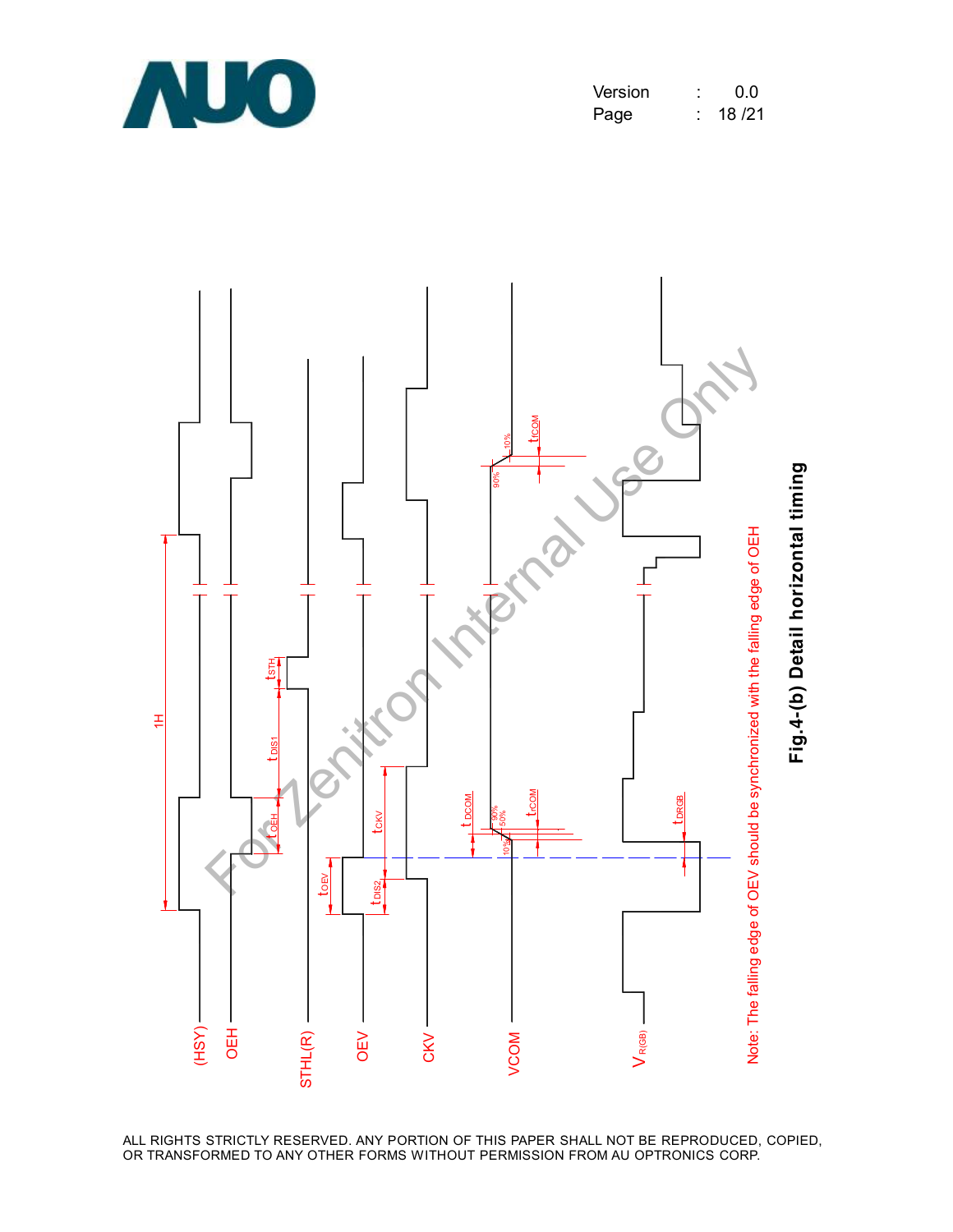

| Version | 0 O    |
|---------|--------|
| Page    | 19 /21 |



**Fig.5 V ertic al s hift clo c k timin g**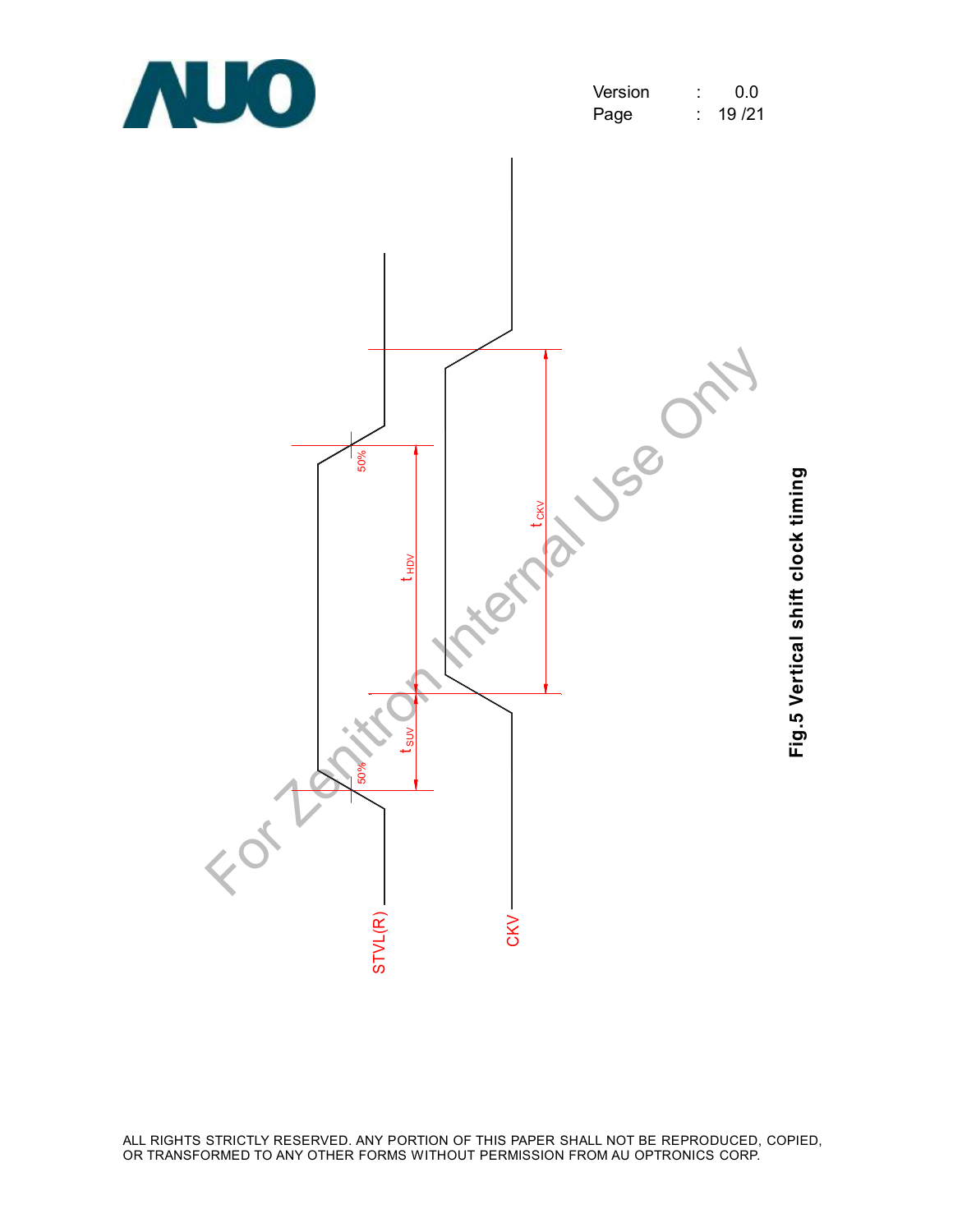

| Version | 0.0   |
|---------|-------|
| Page    | 20/21 |